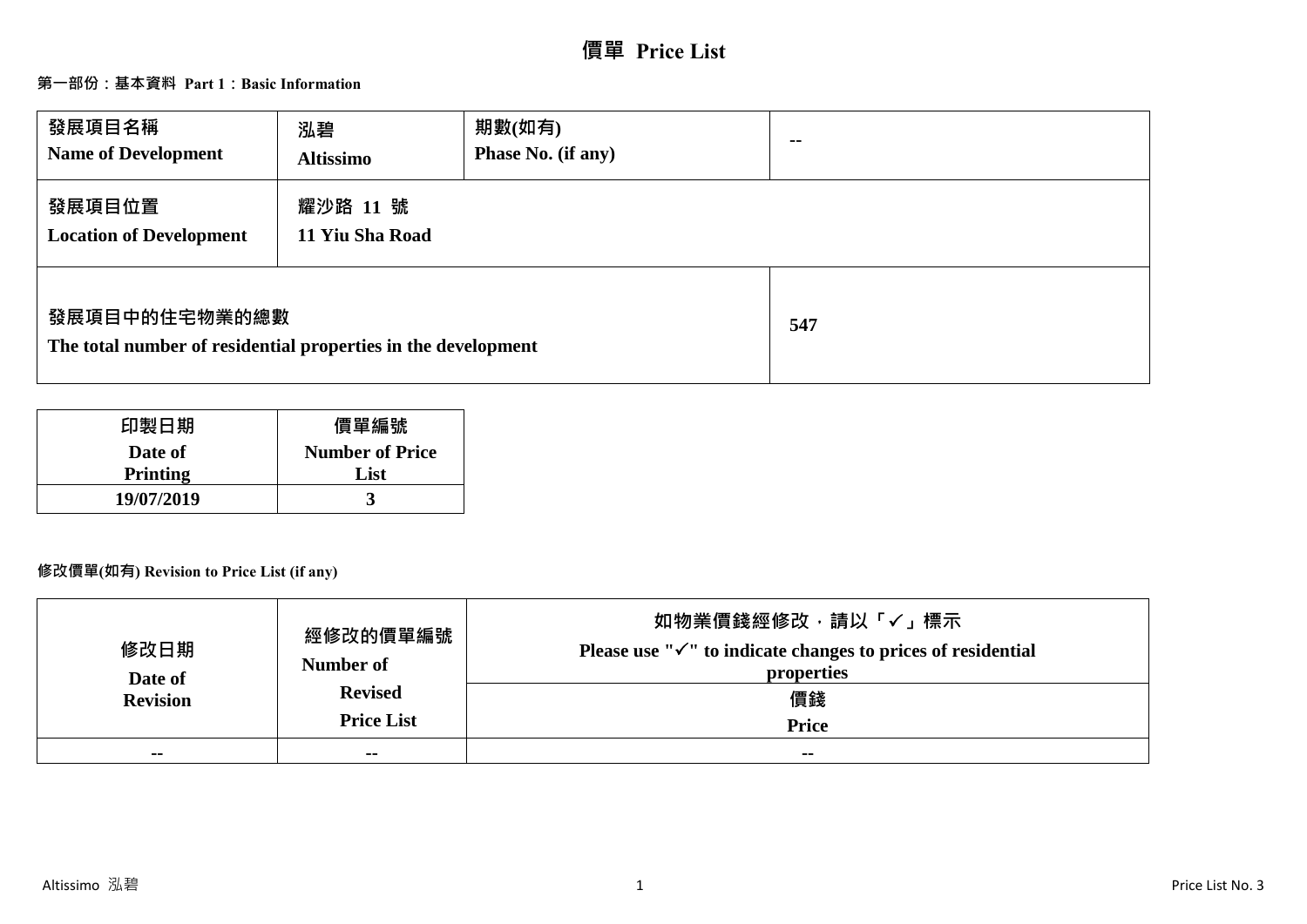# 第二部份:面積及售價資料 Part 2: Information on Area and Price

| Description of Residential | 物業的描述<br>Property |              | 實用面積<br>(包括露台,工作平台及陽台 如有)<br>平方米(平方呎)                                                                 | 售價(元)        | 實用面積<br>每平方米/呎售價<br>元·每平方米                                                     |                                            |                     |                          |    | 平方米(平方呎)<br>sq. metre (sq. ft.) | 其他指明項目的面積(不計算入實用面積)     |            | Area of other specified items (Not included in the Saleable Area) |               |            |
|----------------------------|-------------------|--------------|-------------------------------------------------------------------------------------------------------|--------------|--------------------------------------------------------------------------------|--------------------------------------------|---------------------|--------------------------|----|---------------------------------|-------------------------|------------|-------------------------------------------------------------------|---------------|------------|
| 大廈名稱<br>Block<br>Name      | 樓層<br>Floor       | 單位<br>Unit   | Saleable Area<br>(including balcony, utility platform and<br>verandah, if any)<br>sq. metre (sq. ft.) | Price $(\$)$ | (元·每平方呎)<br>Unit Rate of Saleable Area<br>\$ per sq. metre<br>$$$ per sq. ft.) | 空調機房<br>Air-<br>Conditioning<br>plant room | 窗台<br>Bay<br>window | 閣樓<br>Cockloft Flat roof | 平台 | 花園<br>Garden                    | 停車位<br>Parking<br>space | 天台<br>Roof | 梯屋<br>Stairhood                                                   | 前庭<br>Terrace | 庭院<br>Yard |
| T1                         |                   | $\mathsf{C}$ | 44.154 (475)<br>露台 Balcony: 2.000 (22);<br>工作平台 Utility Platform: 1.500 (16)                          | 8,796,000    | 199,212 (18,518)                                                               |                                            |                     |                          |    |                                 |                         |            |                                                                   |               |            |
| T1                         |                   | $\mathbf{F}$ | 80.725 (869)<br>露台 Balcony: 2.825 (30);<br>工作平台 Utility Platform: 1.500 (16)                          | 15,797,000   | 195,689 (18,178)                                                               |                                            |                     |                          |    |                                 |                         |            |                                                                   |               |            |
| T1                         |                   | H            | 81.029 (872)<br>露台 Balcony: 2.907 (31);<br>工作平台 Utility Platform: 1.500 (16)                          | 16,215,000   | 200,114 (18,595)                                                               |                                            |                     |                          |    |                                 |                         |            |                                                                   |               |            |
| T1                         | 2                 | $\mathsf{C}$ | 44.154 (475)<br>露台 Balcony: 2.000 (22);<br>工作平台 Utility Platform: 1.500 (16)                          | 8,814,000    | 199,620 (18,556)                                                               |                                            |                     |                          |    |                                 |                         |            |                                                                   |               |            |
| T1                         | 2                 | $\mathbf F$  | 80.725 (869)<br>露台 Balcony: 2.825 (30);<br>工作平台 Utility Platform: 1.500 (16)                          | 15,828,000   | 196,073 (18,214)                                                               |                                            |                     |                          |    |                                 |                         |            |                                                                   |               |            |
| T <sub>1</sub>             | 2                 | H            | 81.029 (872)<br>露台 Balcony: 2.907 (31);<br>工作平台 Utility Platform: 1.500 (16)                          | 16,248,000   | 200,521 (18,633)                                                               |                                            |                     |                          |    |                                 |                         |            |                                                                   |               |            |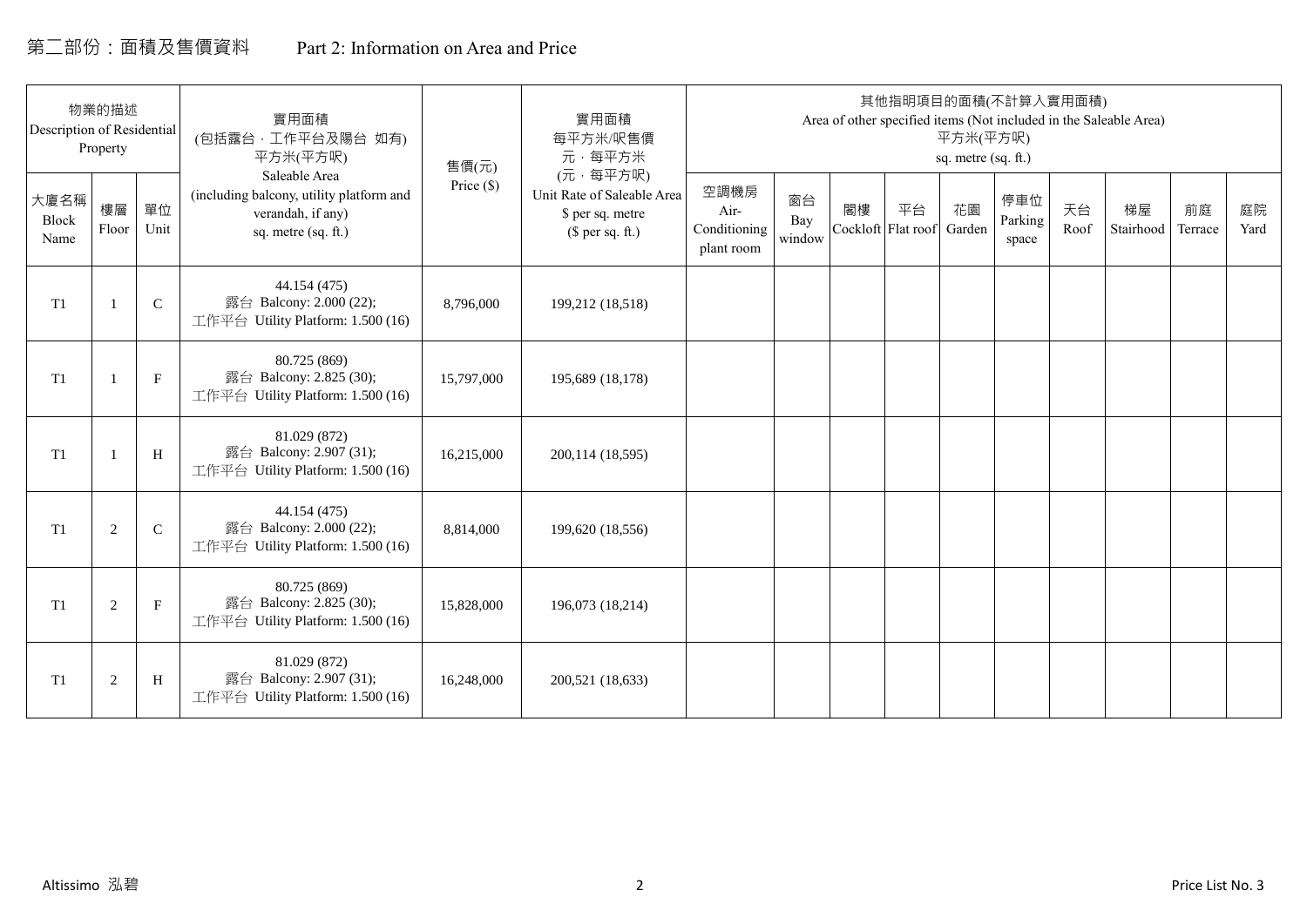| Description of Residential   | 物業的描述<br>Property |              | 實用面積<br>(包括露台,工作平台及陽台 如有)<br>平方米(平方呎)                                                                 | 售價(元)      | 實用面積<br>每平方米/呎售價<br>元·每平方米                                                     |                                            |                     |    |                                 | 平方米(平方呎)<br>sq. metre (sq. ft.) | 其他指明項目的面積(不計算入實用面積)     |            | Area of other specified items (Not included in the Saleable Area) |               |            |
|------------------------------|-------------------|--------------|-------------------------------------------------------------------------------------------------------|------------|--------------------------------------------------------------------------------|--------------------------------------------|---------------------|----|---------------------------------|---------------------------------|-------------------------|------------|-------------------------------------------------------------------|---------------|------------|
| 大廈名稱<br><b>Block</b><br>Name | 樓層<br>Floor       | 單位<br>Unit   | Saleable Area<br>(including balcony, utility platform and<br>verandah, if any)<br>sq. metre (sq. ft.) | Price (\$) | (元·每平方呎)<br>Unit Rate of Saleable Area<br>\$ per sq. metre<br>$$$ per sq. ft.) | 空調機房<br>Air-<br>Conditioning<br>plant room | 窗台<br>Bay<br>window | 閣樓 | 平台<br>Cockloft Flat roof Garden | 花園                              | 停車位<br>Parking<br>space | 天台<br>Roof | 梯屋<br>Stairhood                                                   | 前庭<br>Terrace | 庭院<br>Yard |
| T1                           | 3                 | $\mathbf C$  | 44.154 (475)<br>露台 Balcony: 2.000 (22);<br>工作平台 Utility Platform: 1.500 (16)                          | 8,830,000  | 199,982 (18,589)                                                               |                                            |                     |    |                                 |                                 |                         |            |                                                                   |               |            |
| T <sub>1</sub>               | 3                 | $\mathbf{F}$ | 80.725 (869)<br>露台 Balcony: 2.825 (30);<br>工作平台 Utility Platform: 1.500 (16)                          | 15,860,000 | 196,469 (18,251)                                                               |                                            |                     |    |                                 |                                 |                         |            |                                                                   |               |            |
| T <sub>1</sub>               | 3                 | H            | 81.029 (872)<br>露台 Balcony: 2.907 (31);<br>工作平台 Utility Platform: 1.500 (16)                          | 16,280,000 | 200,916 (18,670)                                                               |                                            |                     |    |                                 |                                 |                         |            |                                                                   |               |            |
| T <sub>1</sub>               | 5                 | $\mathsf{C}$ | 44.154 (475)<br>露台 Balcony: 2.000 (22);<br>工作平台 Utility Platform: 1.500 (16)                          | 8,848,000  | 200,390 (18,627)                                                               |                                            |                     |    |                                 |                                 |                         |            |                                                                   |               |            |
| T <sub>1</sub>               | 5                 | H            | 81.029 (872)<br>露台 Balcony: 2.907 (31);<br>工作平台 Utility Platform: 1.500 (16)                          | 16,427,000 | 202,730 (18,838)                                                               |                                            |                     |    |                                 |                                 |                         |            |                                                                   |               |            |
| T1                           | 6                 | $\mathsf{C}$ | 44.154 (475)<br>露台 Balcony: 2.000 (22);<br>工作平台 Utility Platform: 1.500 (16)                          | 8,883,000  | 201,182 (18,701)                                                               |                                            |                     |    |                                 |                                 |                         |            |                                                                   |               |            |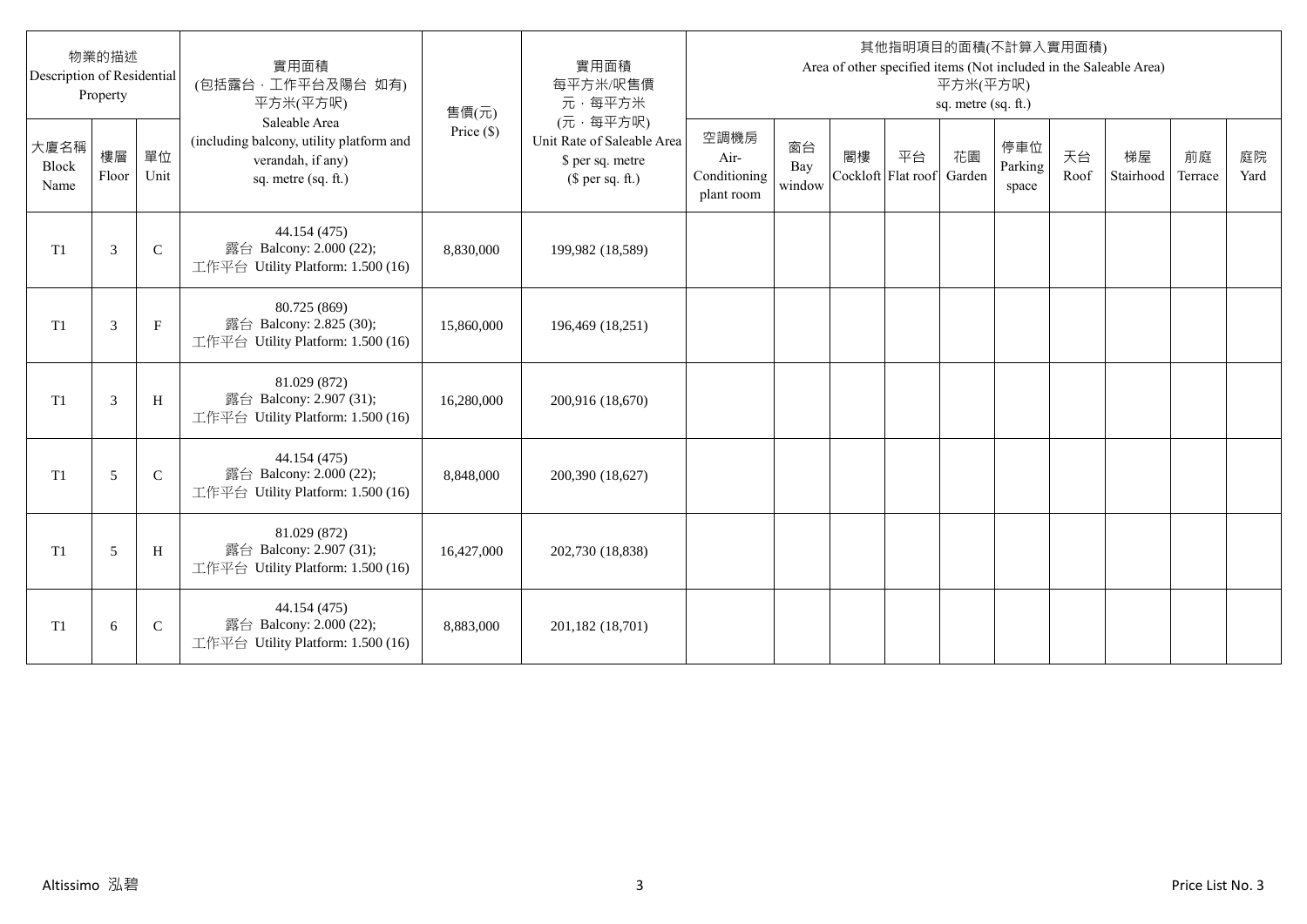| Description of Residential   | 物業的描述<br>Property |              | 實用面積<br>(包括露台,工作平台及陽台 如有)<br>平方米(平方呎)                                                                 | 售價(元)      | 實用面積<br>每平方米/呎售價<br>元·每平方米                                                     |                                            |                     |    |                                 | 平方米(平方呎)<br>sq. metre (sq. ft.) | 其他指明項目的面積(不計算入實用面積)     |            | Area of other specified items (Not included in the Saleable Area) |               |            |
|------------------------------|-------------------|--------------|-------------------------------------------------------------------------------------------------------|------------|--------------------------------------------------------------------------------|--------------------------------------------|---------------------|----|---------------------------------|---------------------------------|-------------------------|------------|-------------------------------------------------------------------|---------------|------------|
| 大廈名稱<br><b>Block</b><br>Name | 樓層<br>Floor       | 單位<br>Unit   | Saleable Area<br>(including balcony, utility platform and<br>verandah, if any)<br>sq. metre (sq. ft.) | Price (\$) | (元·每平方呎)<br>Unit Rate of Saleable Area<br>\$ per sq. metre<br>$$$ per sq. ft.) | 空調機房<br>Air-<br>Conditioning<br>plant room | 窗台<br>Bay<br>window | 閣樓 | 平台<br>Cockloft Flat roof Garden | 花園                              | 停車位<br>Parking<br>space | 天台<br>Roof | 梯屋<br>Stairhood                                                   | 前庭<br>Terrace | 庭院<br>Yard |
| T <sub>1</sub>               | 6                 | H            | 81.029 (872)<br>露台 Balcony: 2.907 (31);<br>工作平台 Utility Platform: 1.500 (16)                          | 16,493,000 | 203,544 (18,914)                                                               |                                            |                     |    |                                 |                                 |                         |            |                                                                   |               |            |
| T <sub>1</sub>               | $\overline{7}$    | $\mathsf{C}$ | 44.154 (475)<br>露台 Balcony: 2.000 (22);<br>工作平台 Utility Platform: 1.500 (16)                          | 9,813,000  | 222,245 (20,659)                                                               |                                            |                     |    |                                 |                                 |                         |            |                                                                   |               |            |
| T <sub>1</sub>               | $\overline{7}$    | H            | 81.029 (872)<br>露台 Balcony: 2.907 (31);<br>工作平台 Utility Platform: 1.500 (16)                          | 16,893,000 | 208,481 (19,373)                                                               |                                            |                     |    |                                 |                                 |                         |            |                                                                   |               |            |
| T <sub>1</sub>               | 8                 | $\mathsf{C}$ | 44.154 (475)<br>露台 Balcony: 2.000 (22);<br>工作平台 Utility Platform: 1.500 (16)                          | 9,960,000  | 225,574 (20,968)                                                               |                                            |                     |    |                                 |                                 |                         |            |                                                                   |               |            |
| T <sub>1</sub>               | 8                 | H            | 81.029 (872)<br>露台 Balcony: 2.907 (31);<br>工作平台 Utility Platform: 1.500 (16)                          | 17,486,000 | 215,799 (20,053)                                                               |                                            |                     |    |                                 |                                 |                         |            |                                                                   |               |            |
| T1                           | 9                 | $\mathsf{C}$ | 44.154 (475)<br>露台 Balcony: 2.000 (22);<br>工作平台 Utility Platform: 1.500 (16)                          | 9,960,000  | 225,574 (20,968)                                                               |                                            |                     |    |                                 |                                 |                         |            |                                                                   |               |            |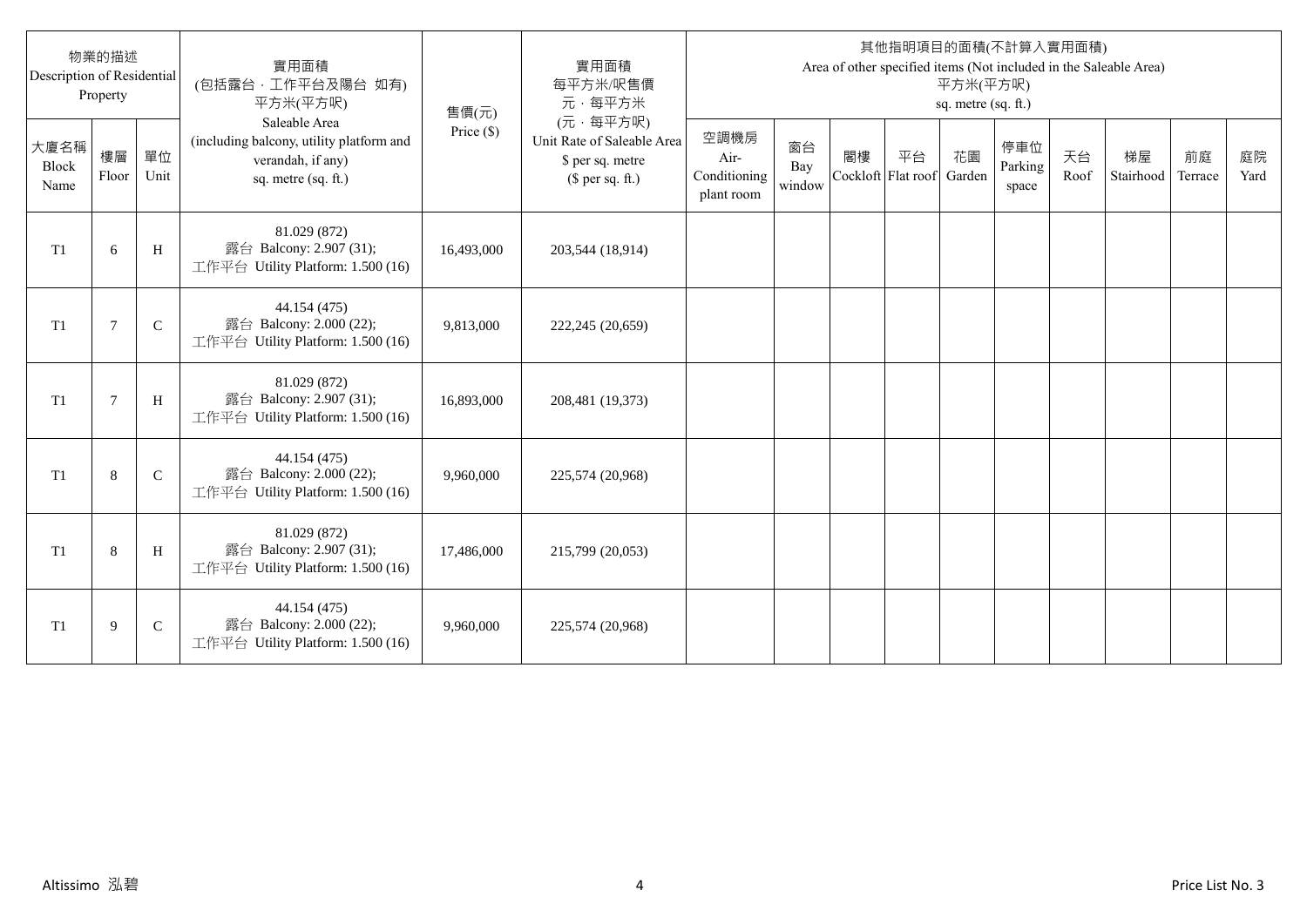| Description of Residential   | 物業的描述<br>Property |              | 實用面積<br>(包括露台,工作平台及陽台 如有)<br>平方米(平方呎)                                                                 | 售價(元)      | 實用面積<br>每平方米/呎售價<br>元·每平方米                                                     |                                            |                     |    |                                 | 平方米(平方呎)<br>sq. metre (sq. ft.) | 其他指明項目的面積(不計算入實用面積)     |            | Area of other specified items (Not included in the Saleable Area) |               |            |
|------------------------------|-------------------|--------------|-------------------------------------------------------------------------------------------------------|------------|--------------------------------------------------------------------------------|--------------------------------------------|---------------------|----|---------------------------------|---------------------------------|-------------------------|------------|-------------------------------------------------------------------|---------------|------------|
| 大廈名稱<br><b>Block</b><br>Name | 樓層<br>Floor       | 單位<br>Unit   | Saleable Area<br>(including balcony, utility platform and<br>verandah, if any)<br>sq. metre (sq. ft.) | Price (\$) | (元·每平方呎)<br>Unit Rate of Saleable Area<br>\$ per sq. metre<br>$$$ per sq. ft.) | 空調機房<br>Air-<br>Conditioning<br>plant room | 窗台<br>Bay<br>window | 閣樓 | 平台<br>Cockloft Flat roof Garden | 花園                              | 停車位<br>Parking<br>space | 天台<br>Roof | 梯屋<br>Stairhood                                                   | 前庭<br>Terrace | 庭院<br>Yard |
| T <sub>1</sub>               | 9                 | H            | 81.029 (872)<br>露台 Balcony: 2.907 (31);<br>工作平台 Utility Platform: 1.500 (16)                          | 17,486,000 | 215,799 (20,053)                                                               |                                            |                     |    |                                 |                                 |                         |            |                                                                   |               |            |
| T <sub>1</sub>               | 10                | $\mathsf{C}$ | 44.154 (475)<br>露台 Balcony: 2.000 (22);<br>工作平台 Utility Platform: 1.500 (16)                          | 10,055,000 | 227,726 (21,168)                                                               |                                            |                     |    |                                 |                                 |                         |            |                                                                   |               |            |
| T <sub>1</sub>               | 10                | H            | 81.029 (872)<br>露台 Balcony: 2.907 (31);<br>工作平台 Utility Platform: 1.500 (16)                          | 17,545,000 | 216,527 (20,120)                                                               |                                            |                     |    |                                 |                                 |                         |            |                                                                   |               |            |
| T <sub>1</sub>               | 11                | $\mathsf{C}$ | 44.154 (475)<br>露台 Balcony: 2.000 (22);<br>工作平台 Utility Platform: 1.500 (16)                          | 10,199,000 | 230,987 (21,472)                                                               |                                            |                     |    |                                 |                                 |                         |            |                                                                   |               |            |
| T <sub>1</sub>               | 11                | H            | 81.029 (872)<br>露台 Balcony: 2.907 (31);<br>工作平台 Utility Platform: 1.500 (16)                          | 17,705,000 | 218,502 (20,304)                                                               |                                            |                     |    |                                 |                                 |                         |            |                                                                   |               |            |
| T1                           | 12                | $\mathsf{C}$ | 44.154 (475)<br>露台 Balcony: 2.000 (22);<br>工作平台 Utility Platform: 1.500 (16)                          | 10,448,000 | 236,626 (21,996)                                                               |                                            |                     |    |                                 |                                 |                         |            |                                                                   |               |            |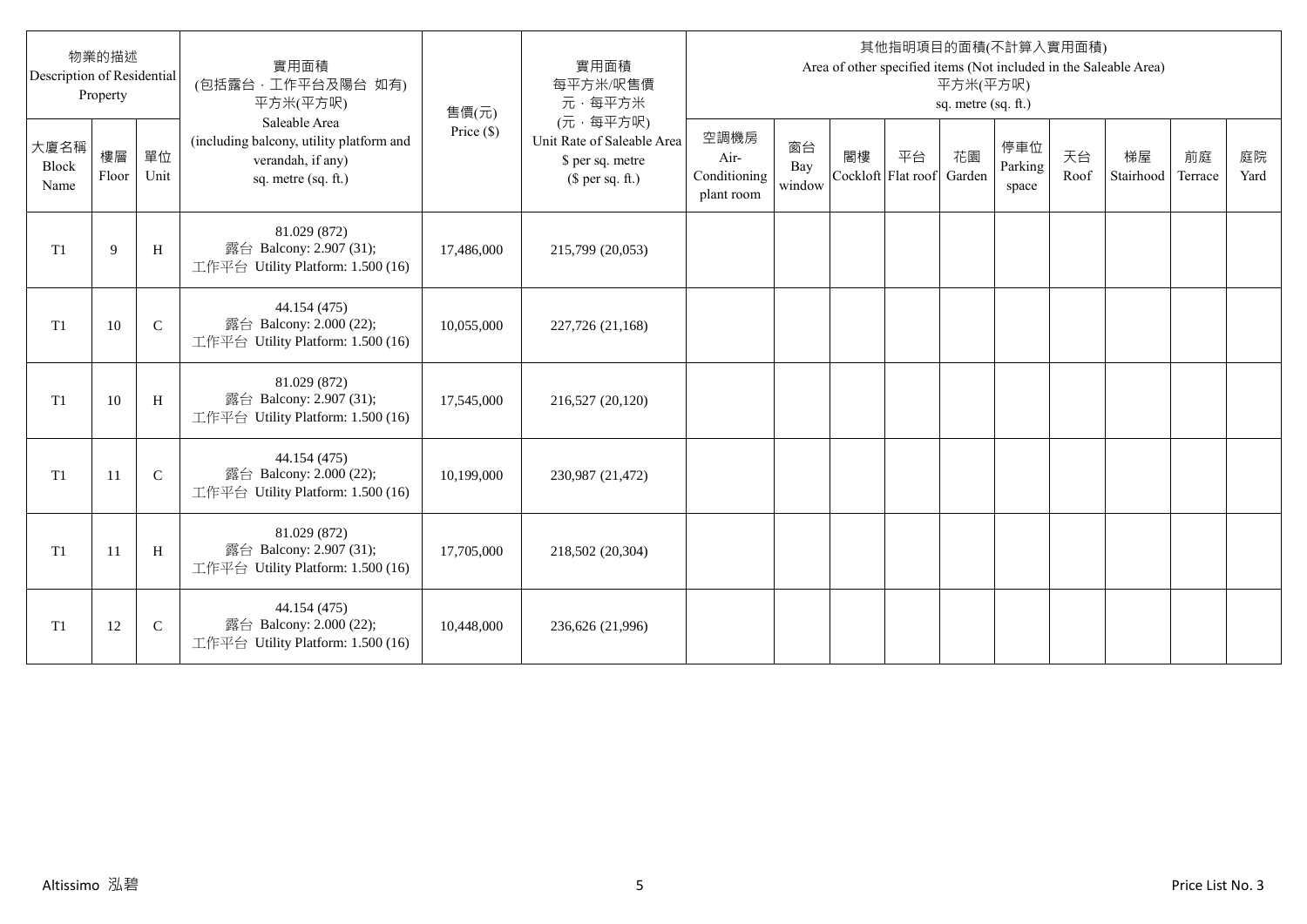| Description of Residential   | 物業的描述<br>Property        |              | 實用面積<br>(包括露台,工作平台及陽台 如有)<br>平方米(平方呎)                                                                 | 售價(元)      | 實用面積<br>每平方米/呎售價<br>元·每平方米                                                     |                                            |                     |    |                                 | 平方米(平方呎)<br>sq. metre (sq. ft.) | 其他指明項目的面積(不計算入實用面積)     |            | Area of other specified items (Not included in the Saleable Area) |               |            |
|------------------------------|--------------------------|--------------|-------------------------------------------------------------------------------------------------------|------------|--------------------------------------------------------------------------------|--------------------------------------------|---------------------|----|---------------------------------|---------------------------------|-------------------------|------------|-------------------------------------------------------------------|---------------|------------|
| 大廈名稱<br><b>Block</b><br>Name | 樓層<br>Floor              | 單位<br>Unit   | Saleable Area<br>(including balcony, utility platform and<br>verandah, if any)<br>sq. metre (sq. ft.) | Price (\$) | (元·每平方呎)<br>Unit Rate of Saleable Area<br>\$ per sq. metre<br>$$$ per sq. ft.) | 空調機房<br>Air-<br>Conditioning<br>plant room | 窗台<br>Bay<br>window | 閣樓 | 平台<br>Cockloft Flat roof Garden | 花園                              | 停車位<br>Parking<br>space | 天台<br>Roof | 梯屋<br>Stairhood                                                   | 前庭<br>Terrace | 庭院<br>Yard |
| T <sub>1</sub>               | 12                       | H            | 81.029 (872)<br>露台 Balcony: 2.907 (31);<br>工作平台 Utility Platform: 1.500 (16)                          | 17,956,000 | 221,600 (20,592)                                                               |                                            |                     |    |                                 |                                 |                         |            |                                                                   |               |            |
| T <sub>1</sub>               | 15                       | $\mathsf{C}$ | 44.154 (475)<br>露台 Balcony: 2.000 (22);<br>工作平台 Utility Platform: 1.500 (16)                          | 10,644,000 | 241,065 (22,408)                                                               |                                            |                     |    |                                 |                                 |                         |            |                                                                   |               |            |
| T <sub>1</sub>               | 15                       | H            | 81.029 (872)<br>露台 Balcony: 2.907 (31);<br>工作平台 Utility Platform: 1.500 (16)                          | 18,293,000 | 225,759 (20,978)                                                               |                                            |                     |    |                                 |                                 |                         |            |                                                                   |               |            |
| T <sub>2</sub>               | 3                        | A            | 81.620 (879)<br>露台 Balcony: 2.931 (32);<br>工作平台 Utility Platform: 1.500 (16)                          | 16,089,000 | 197,121 (18,304)                                                               |                                            |                     |    |                                 |                                 |                         |            |                                                                   |               |            |
| T <sub>2</sub>               | 5                        | A            | 81.620 (879)<br>露台 Balcony: 2.931 (32);<br>工作平台 Utility Platform: 1.500 (16)                          | 16,293,000 | 199,620 (18,536)                                                               |                                            |                     |    |                                 |                                 |                         |            |                                                                   |               |            |
| T <sub>3</sub>               | $\overline{\phantom{a}}$ | A            | 76.972 (829)<br>露台 Balcony: 2.770 (30);<br>工作平台 Utility Platform: 1.500 (16)                          | 15,754,000 | 204,672 (19,004)                                                               |                                            |                     |    |                                 |                                 |                         |            |                                                                   |               |            |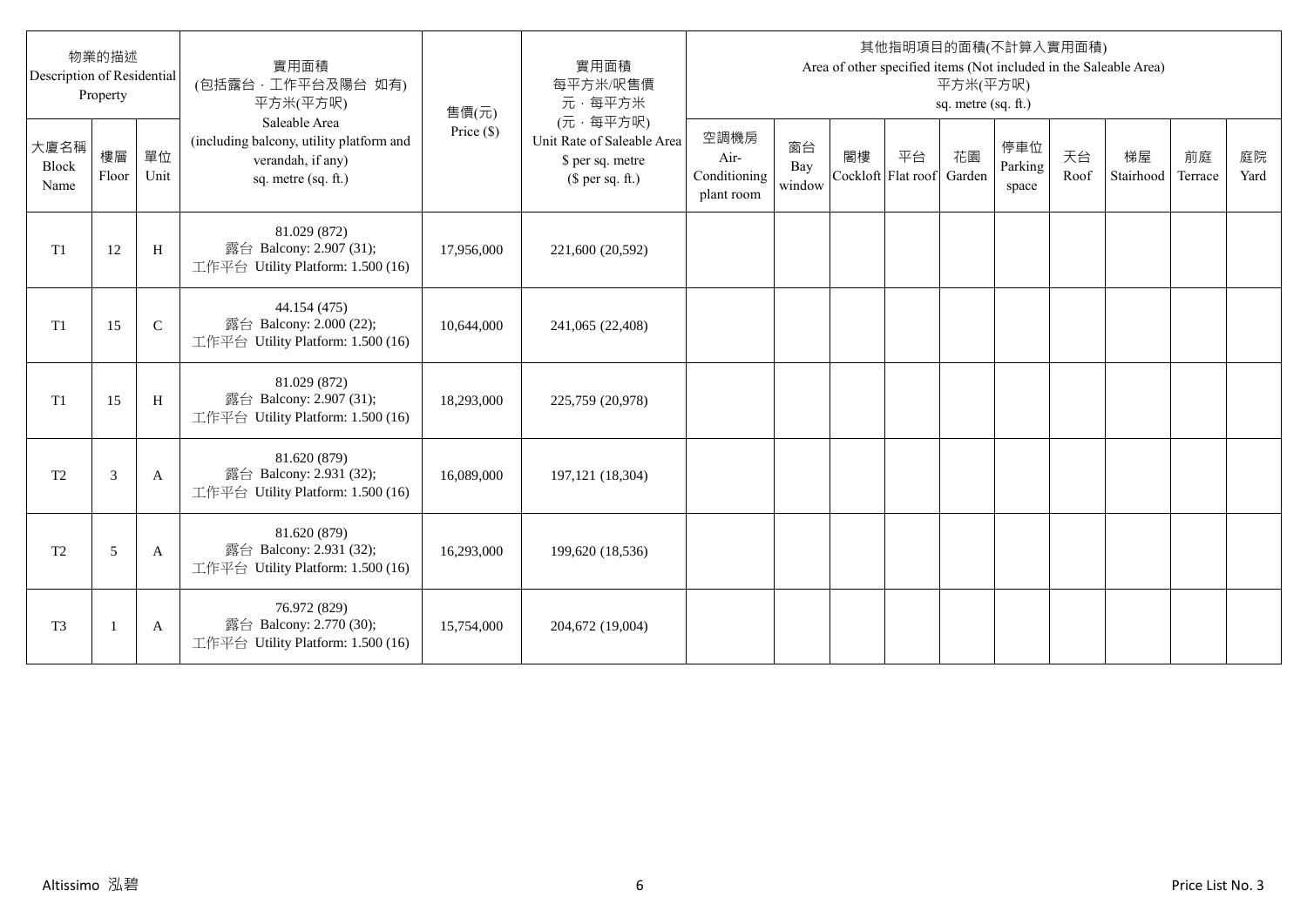| Description of Residential   | 物業的描述<br>Property |               | 實用面積<br>(包括露台,工作平台及陽台 如有)<br>平方米(平方呎)                                                                 | 售價(元)      | 實用面積<br>每平方米/呎售價<br>元·每平方米                                                     |                                            |                     |    |                                 | 平方米(平方呎)<br>sq. metre (sq. ft.) | 其他指明項目的面積(不計算入實用面積)     |            | Area of other specified items (Not included in the Saleable Area) |               |            |
|------------------------------|-------------------|---------------|-------------------------------------------------------------------------------------------------------|------------|--------------------------------------------------------------------------------|--------------------------------------------|---------------------|----|---------------------------------|---------------------------------|-------------------------|------------|-------------------------------------------------------------------|---------------|------------|
| 大廈名稱<br><b>Block</b><br>Name | 樓層<br>Floor       | 單位<br>Unit    | Saleable Area<br>(including balcony, utility platform and<br>verandah, if any)<br>sq. metre (sq. ft.) | Price (\$) | (元·每平方呎)<br>Unit Rate of Saleable Area<br>\$ per sq. metre<br>$$$ per sq. ft.) | 空調機房<br>Air-<br>Conditioning<br>plant room | 窗台<br>Bay<br>window | 閣樓 | 平台<br>Cockloft Flat roof Garden | 花園                              | 停車位<br>Parking<br>space | 天台<br>Roof | 梯屋<br>Stairhood                                                   | 前庭<br>Terrace | 庭院<br>Yard |
| T <sub>3</sub>               | $\overline{1}$    | $\mathbf C$   | 81.348 (876)<br>露台 Balcony: 2.898 (31);<br>工作平台 Utility Platform: 1.500 (16)                          | 15,757,000 | 193,699 (17,987)                                                               |                                            |                     |    | 4.411<br>(47)                   |                                 |                         |            |                                                                   |               |            |
| T <sub>3</sub>               | $\overline{2}$    | A             | 76.972 (829)<br>露台 Balcony: 2.770 (30);<br>工作平台 Utility Platform: 1.500 (16)                          | 15,785,000 | 205,075 (19,041)                                                               |                                            |                     |    |                                 |                                 |                         |            |                                                                   |               |            |
| T <sub>3</sub>               | $\overline{2}$    | $\mathcal{C}$ | 81.348 (876)<br>露台 Balcony: 2.898 (31);<br>工作平台 Utility Platform: 1.500 (16)                          | 15,788,000 | 194,080 (18,023)                                                               |                                            |                     |    |                                 |                                 |                         |            |                                                                   |               |            |
| T <sub>3</sub>               | 3                 | $\mathsf{C}$  | 81.348 (876)<br>露台 Balcony: 2.898 (31);<br>工作平台 Utility Platform: 1.500 (16)                          | 15,990,000 | 196,563 (18,253)                                                               |                                            |                     |    |                                 |                                 |                         |            |                                                                   |               |            |
| T <sub>3</sub>               | 5                 | $\mathcal{C}$ | 81.348 (876)<br>露台 Balcony: 2.898 (31);<br>工作平台 Utility Platform: 1.500 (16)                          | 16,295,000 | 200,312 (18,602)                                                               |                                            |                     |    |                                 |                                 |                         |            |                                                                   |               |            |
| T <sub>3</sub>               | 6                 | $\mathsf{C}$  | 81.348 (876)<br>露台 Balcony: 2.898 (31);<br>工作平台 Utility Platform: 1.500 (16)                          | 16,631,000 | 204,443 (18,985)                                                               |                                            |                     |    |                                 |                                 |                         |            |                                                                   |               |            |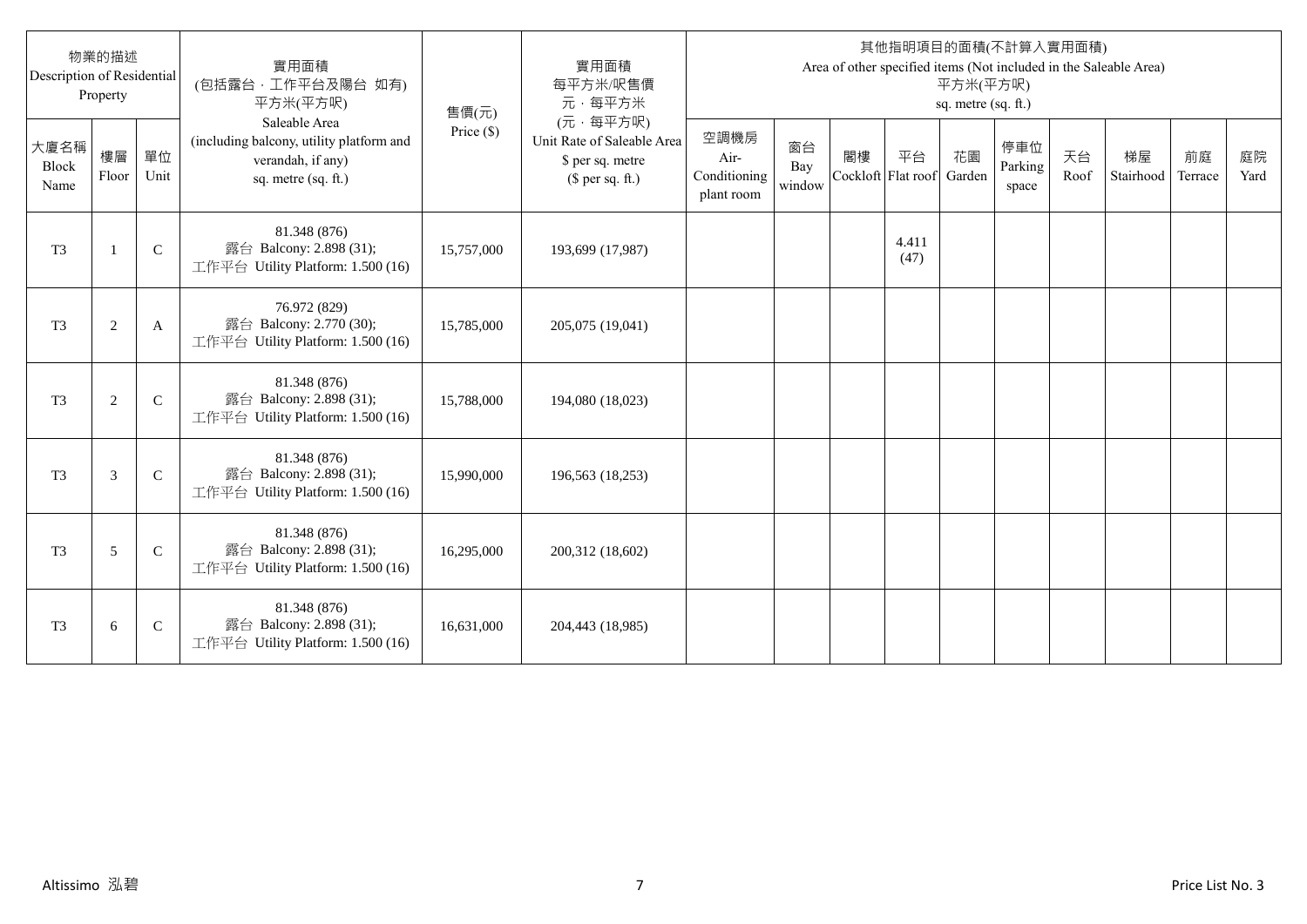| Description of Residential | 物業的描述<br>Property |              | 實用面積<br>(包括露台,工作平台及陽台 如有)<br>平方米(平方呎)                                                                 | 售價(元)        | 實用面積<br>每平方米/呎售價<br>元·每平方米                                                     |                                            |                     |    |                          | 平方米(平方呎)<br>sq. metre (sq. ft.) | 其他指明項目的面積(不計算入實用面積)     |            | Area of other specified items (Not included in the Saleable Area) |               |            |
|----------------------------|-------------------|--------------|-------------------------------------------------------------------------------------------------------|--------------|--------------------------------------------------------------------------------|--------------------------------------------|---------------------|----|--------------------------|---------------------------------|-------------------------|------------|-------------------------------------------------------------------|---------------|------------|
| 大廈名稱<br>Block<br>Name      | 樓層<br>Floor       | 單位<br>Unit   | Saleable Area<br>(including balcony, utility platform and<br>verandah, if any)<br>sq. metre (sq. ft.) | Price $(\$)$ | (元·每平方呎)<br>Unit Rate of Saleable Area<br>\$ per sq. metre<br>$$$ per sq. ft.) | 空調機房<br>Air-<br>Conditioning<br>plant room | 窗台<br>Bay<br>window | 閣樓 | 平台<br>Cockloft Flat roof | 花園<br>Garden                    | 停車位<br>Parking<br>space | 天台<br>Roof | 梯屋<br>Stairhood                                                   | 前庭<br>Terrace | 庭院<br>Yard |
| T <sub>3</sub>             | $\overline{7}$    | $\mathsf{C}$ | 81.348 (876)<br>露台 Balcony: 2.898 (31);<br>工作平台 Utility Platform: 1.500 (16)                          | 17,554,000   | 215,789 (20,039)                                                               |                                            |                     |    |                          |                                 |                         |            |                                                                   |               |            |
| T <sub>5</sub>             | $\mathbf{1}$      | A            | 79.371 (854)<br>露台 Balcony: 2.851 (31);<br>工作平台 Utility Platform: 1.500 (16)                          | 14,591,000   | 183,833 (17,085)                                                               |                                            |                     |    |                          |                                 |                         |            |                                                                   |               |            |
| H17-H18                    | $\mathbf{1}$      | $H17-B$      | 25.446 (274)<br>露台 Balcony: 2.000 (22);<br>工作平台 Utility Platform: 0.000 (0)                           | 6,565,000    | 257,997 (23,960)                                                               |                                            |                     |    |                          |                                 |                         |            |                                                                   |               |            |
| H17-H18                    | 2                 | $H17-A$      | 45.396 (489)<br>露台 Balcony: 2.000 (22);<br>工作平台 Utility Platform: 0.000 (0)                           | 9,785,000    | 215,548 (20,010)                                                               |                                            |                     |    |                          |                                 |                         |            |                                                                   |               |            |
| H17-H18                    | 2                 | $H17-B$      | 25.446 (274)<br>露台 Balcony: 2.000 (22);<br>工作平台 Utility Platform: 0.000 (0)                           | 6,635,000    | 260,748 (24,215)                                                               |                                            |                     |    |                          |                                 |                         |            |                                                                   |               |            |
| H17-H18                    | 3                 | $H17-A$      | 45.396 (489)<br>露台 Balcony: 2.000 (22);<br>工作平台 Utility Platform: 0.000 (0)                           | 9,805,000    | 215,988 (20,051)                                                               |                                            |                     |    |                          |                                 |                         |            |                                                                   |               |            |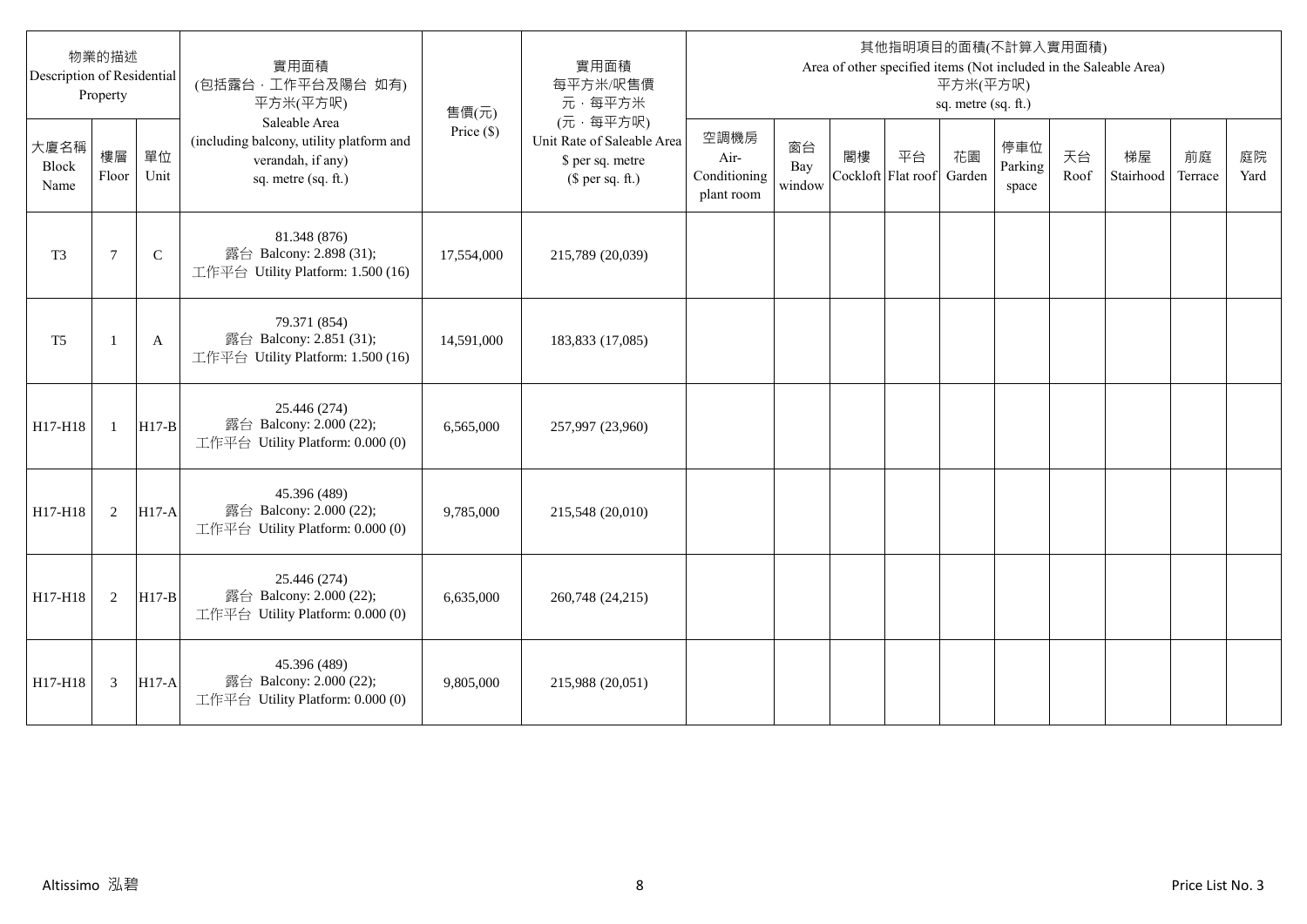| Description of Residential | 物業的描述<br>Property |            | 實用面積<br>(包括露台,工作平台及陽台 如有)<br>平方米(平方呎)                                                                 | 售價(元)        | 實用面積<br>每平方米/呎售價<br>元·每平方米                                                     |                                            |                     |    |                          | 平方米(平方呎)<br>sq. metre (sq. ft.) | 其他指明項目的面積(不計算入實用面積)     |            | Area of other specified items (Not included in the Saleable Area) |               |            |
|----------------------------|-------------------|------------|-------------------------------------------------------------------------------------------------------|--------------|--------------------------------------------------------------------------------|--------------------------------------------|---------------------|----|--------------------------|---------------------------------|-------------------------|------------|-------------------------------------------------------------------|---------------|------------|
| 大廈名稱<br>Block<br>Name      | 樓層<br>Floor       | 單位<br>Unit | Saleable Area<br>(including balcony, utility platform and<br>verandah, if any)<br>sq. metre (sq. ft.) | Price $(\$)$ | (元,每平方呎)<br>Unit Rate of Saleable Area<br>\$ per sq. metre<br>$$$ per sq. ft.) | 空調機房<br>Air-<br>Conditioning<br>plant room | 窗台<br>Bay<br>window | 閣樓 | 平台<br>Cockloft Flat roof | 花園<br>Garden                    | 停車位<br>Parking<br>space | 天台<br>Roof | 梯屋<br>Stairhood                                                   | 前庭<br>Terrace | 庭院<br>Yard |
| H17-H18                    | 3                 | $H17-B$    | 25.446 (274)<br>露台 Balcony: 2.000 (22);<br>工作平台 Utility Platform: 0.000 (0)                           | 6,704,000    | 263,460 (24,467)                                                               |                                            |                     |    |                          |                                 |                         |            |                                                                   |               |            |
| H17-H18                    | $\mathbf{1}$      | $H18-B$    | 25.159 (271)<br>露台 Balcony: 2.000 (22);<br>工作平台 Utility Platform: 0.000 (0)                           | 6,497,000    | 258,238 (23,974)                                                               |                                            |                     |    |                          |                                 |                         |            |                                                                   |               |            |
| H17-H18                    | 2                 | $H18-A$    | 43.710 (470)<br>露台 Balcony: 2.000 (22);<br>工作平台 Utility Platform: 0.000 (0)                           | 9,406,000    | 215,191 (20,013)                                                               |                                            |                     |    |                          |                                 |                         |            |                                                                   |               |            |
| H17-H18                    | 2                 | $H18-B$    | 25.159 (271)<br>露台 Balcony: 2.000 (22);<br>工作平台 Utility Platform: 0.000 (0)                           | 6,565,000    | 260,940 (24,225)                                                               |                                            |                     |    |                          |                                 |                         |            |                                                                   |               |            |
| H17-H18                    | 3                 | H18-A      | 43.710 (470)<br>露台 Balcony: 2.000 (22);<br>工作平台 Utility Platform: 0.000 (0)                           | 9,423,000    | 215,580 (20,049)                                                               |                                            |                     |    |                          |                                 |                         |            |                                                                   |               |            |
| H17-H18                    | 3                 | $H18-B$    | 25.159(271)<br>露台 Balcony: 2.000 (22);<br>工作平台 Utility Platform: 0.000 (0)                            | 6,636,000    | 263,762 (24,487)                                                               |                                            |                     |    |                          |                                 |                         |            |                                                                   |               |            |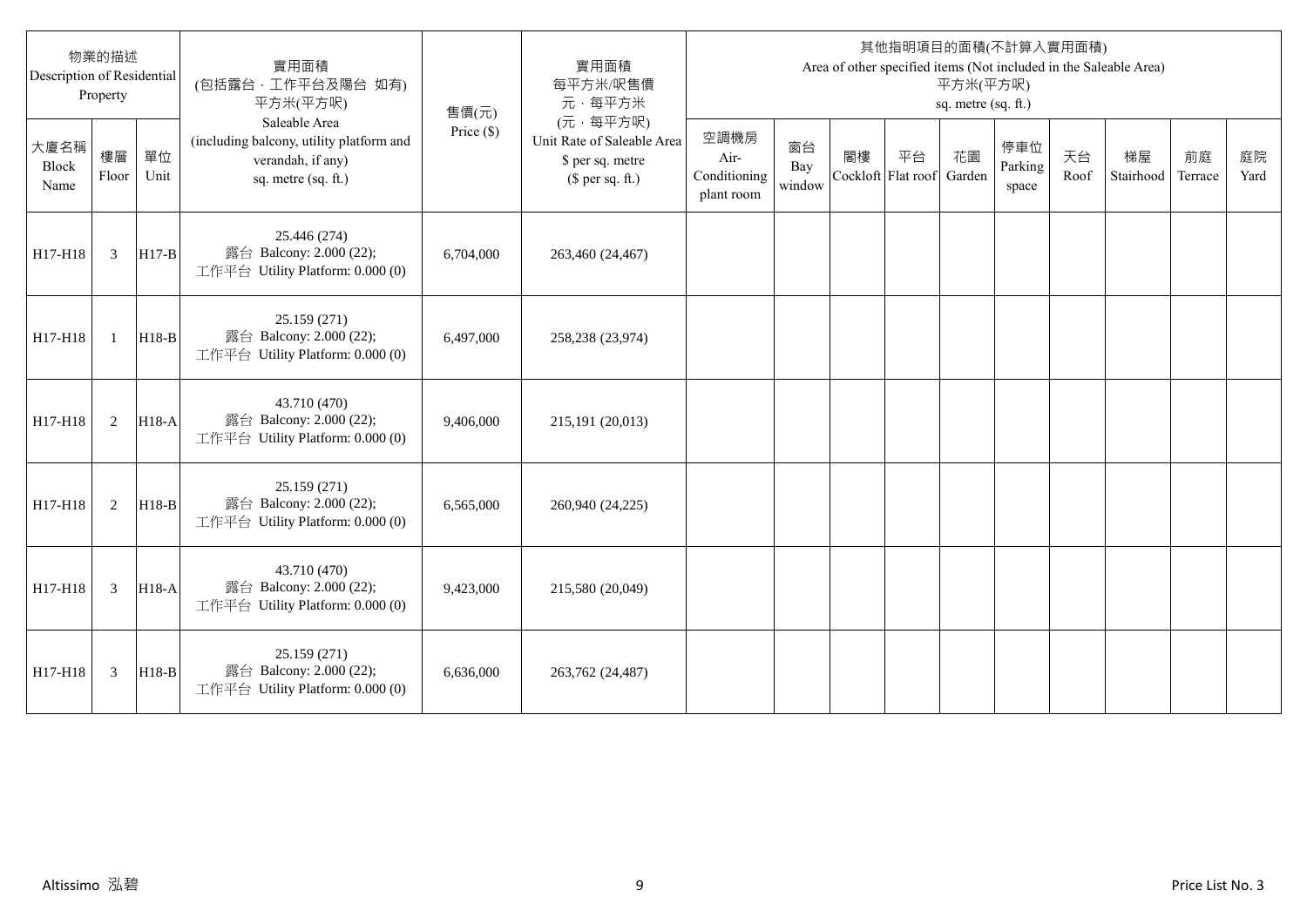| Description of Residential | 物業的描述<br>Property |            | 實用面積<br>(包括露台,工作平台及陽台 如有)<br>平方米(平方呎)                                                                 | 售價(元)        | 實用面積<br>每平方米/呎售價<br>元·每平方米                                                     |                                            |                     |    |                          | 平方米(平方呎)<br>sq. metre (sq. ft.) | 其他指明項目的面積(不計算入實用面積)     |            | Area of other specified items (Not included in the Saleable Area) |               |            |
|----------------------------|-------------------|------------|-------------------------------------------------------------------------------------------------------|--------------|--------------------------------------------------------------------------------|--------------------------------------------|---------------------|----|--------------------------|---------------------------------|-------------------------|------------|-------------------------------------------------------------------|---------------|------------|
| 大廈名稱<br>Block<br>Name      | 樓層<br>Floor       | 單位<br>Unit | Saleable Area<br>(including balcony, utility platform and<br>verandah, if any)<br>sq. metre (sq. ft.) | Price $(\$)$ | (元,每平方呎)<br>Unit Rate of Saleable Area<br>\$ per sq. metre<br>(\$ per sq. ft.) | 空調機房<br>Air-<br>Conditioning<br>plant room | 窗台<br>Bay<br>window | 閣樓 | 平台<br>Cockloft Flat roof | 花園<br>Garden                    | 停車位<br>Parking<br>space | 天台<br>Roof | 梯屋<br>Stairhood                                                   | 前庭<br>Terrace | 庭院<br>Yard |
| H19-H20                    | $\mathbf{1}$      | $H19-B$    | 25.202 (271)<br>露台 Balcony: 2.000 (22);<br>工作平台 Utility Platform: 0.000 (0)                           | 6,497,000    | 257,797 (23,974)                                                               |                                            |                     |    |                          |                                 |                         |            |                                                                   |               |            |
| H19-H20                    | 2                 | $H19-A$    | 45.052 (485)<br>露台 Balcony: 2.000 (22);<br>工作平台 Utility Platform: 0.000 (0)                           | 9,705,000    | 215,418 (20,010)                                                               |                                            |                     |    |                          |                                 |                         |            |                                                                   |               |            |
| H19-H20                    | 2                 | H19-B      | 25.202 (271)<br>露台 Balcony: 2.000 (22);<br>工作平台 Utility Platform: 0.000 (0)                           | 6,565,000    | 260,495 (24,225)                                                               |                                            |                     |    |                          |                                 |                         |            |                                                                   |               |            |
| H19-H20                    | 3                 | $H19-A$    | 45.052 (485)<br>露台 Balcony: 2.000 (22);<br>工作平台 Utility Platform: 0.000 (0)                           | 9,724,000    | 215,839 (20,049)                                                               |                                            |                     |    |                          |                                 |                         |            |                                                                   |               |            |
| H19-H20                    | 3                 | H19-B      | 25.202 (271)<br>露台 Balcony: 2.000 (22);<br>工作平台 Utility Platform: 0.000 (0)                           | 6,636,000    | 263,312 (24,487)                                                               |                                            |                     |    |                          |                                 |                         |            |                                                                   |               |            |
| H19-H20                    | 1                 | $H20-B$    | 25.458 (274)<br>露台 Balcony: 2.000 (22);<br>工作平台 Utility Platform: 0.000 (0)                           | 6,565,000    | 257,876 (23,960)                                                               |                                            |                     |    |                          |                                 |                         |            |                                                                   |               |            |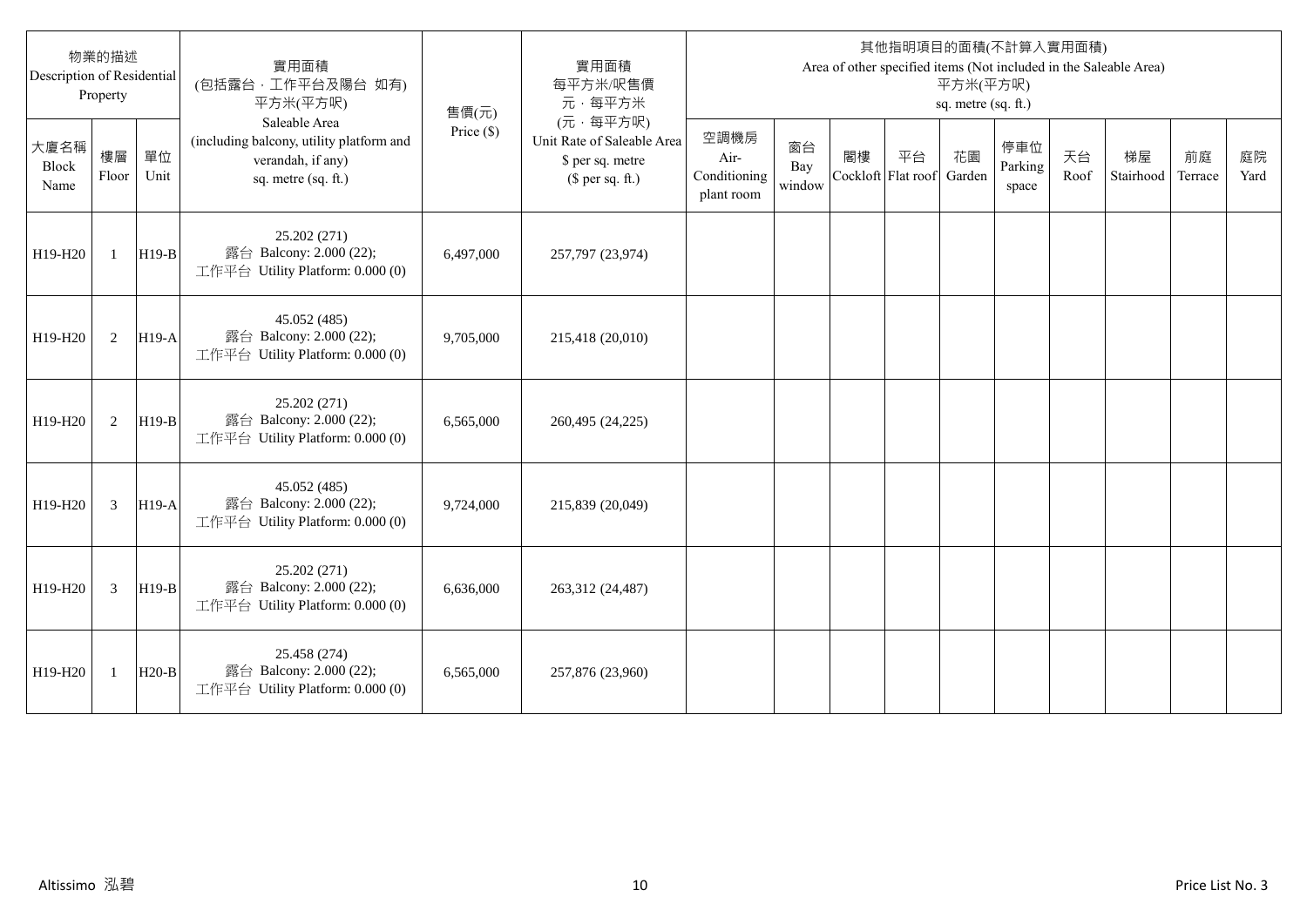| 物業的描述<br>Description of Residential<br>Property |              |            | 實用面積<br>(包括露台,工作平台及陽台 如有)<br>平方米(平方呎)                                                                 | 售價(元)        | 實用面積<br>每平方米/呎售價<br>元·每平方米                                                     | 其他指明項目的面積(不計算入實用面積)<br>Area of other specified items (Not included in the Saleable Area)<br>平方米(平方呎)<br>sq. metre (sq. ft.) |                     |                          |    |              |                         |            |                 |               |            |
|-------------------------------------------------|--------------|------------|-------------------------------------------------------------------------------------------------------|--------------|--------------------------------------------------------------------------------|-----------------------------------------------------------------------------------------------------------------------------|---------------------|--------------------------|----|--------------|-------------------------|------------|-----------------|---------------|------------|
| 大廈名稱<br>Block<br>Name                           | 樓層<br>Floor  | 單位<br>Unit | Saleable Area<br>(including balcony, utility platform and<br>verandah, if any)<br>sq. metre (sq. ft.) | Price $(\$)$ | (元·每平方呎)<br>Unit Rate of Saleable Area<br>\$ per sq. metre<br>$$$ per sq. ft.) | 空調機房<br>Air-<br>Conditioning<br>plant room                                                                                  | 窗台<br>Bay<br>window | 閣樓<br>Cockloft Flat roof | 平台 | 花園<br>Garden | 停車位<br>Parking<br>space | 天台<br>Roof | 梯屋<br>Stairhood | 前庭<br>Terrace | 庭院<br>Yard |
| H19-H20                                         | 2            | $H20-A$    | 44.290 (477)<br>露台 Balcony: 2.000 (22);<br>工作平台 Utility Platform: 0.000 (0)                           | 9,545,000    | 215,511 (20,010)                                                               |                                                                                                                             |                     |                          |    |              |                         |            |                 |               |            |
| H19-H20                                         | 2            | $H20-B$    | 25.458 (274)<br>露台 Balcony: 2.000 (22);<br>工作平台 Utility Platform: 0.000 (0)                           | 6,635,000    | 260,625 (24,215)                                                               |                                                                                                                             |                     |                          |    |              |                         |            |                 |               |            |
| H19-H20                                         | 3            | $H20-A$    | 44.290 (477)<br>露台 Balcony: 2.000 (22);<br>工作平台 Utility Platform: 0.000 (0)                           | 9,564,000    | 215,940 (20,050)                                                               |                                                                                                                             |                     |                          |    |              |                         |            |                 |               |            |
| H19-H20                                         | 3            | $H20-B$    | 25.458 (274)<br>露台 Balcony: 2.000 (22);<br>工作平台 Utility Platform: 0.000 (0)                           | 6,704,000    | 263,336 (24,467)                                                               |                                                                                                                             |                     |                          |    |              |                         |            |                 |               |            |
| H21                                             | $\mathbf{1}$ | $H21-B$    | 26.683 (287)<br>露台 Balcony: 2.000 (22);<br>工作平台 Utility Platform: 0.000 (0)                           | 6,761,000    | 253,382 (23,557)                                                               |                                                                                                                             |                     |                          |    |              |                         |            |                 |               |            |
| H21                                             | $\sqrt{2}$   | $H21-A$    | 53.753 (579)<br>露台 Balcony: 2.000 (22);<br>工作平台 Utility Platform: 0.000 (0)                           | 11,816,000   | 219,820 (20,408)                                                               |                                                                                                                             |                     |                          |    |              |                         |            |                 |               |            |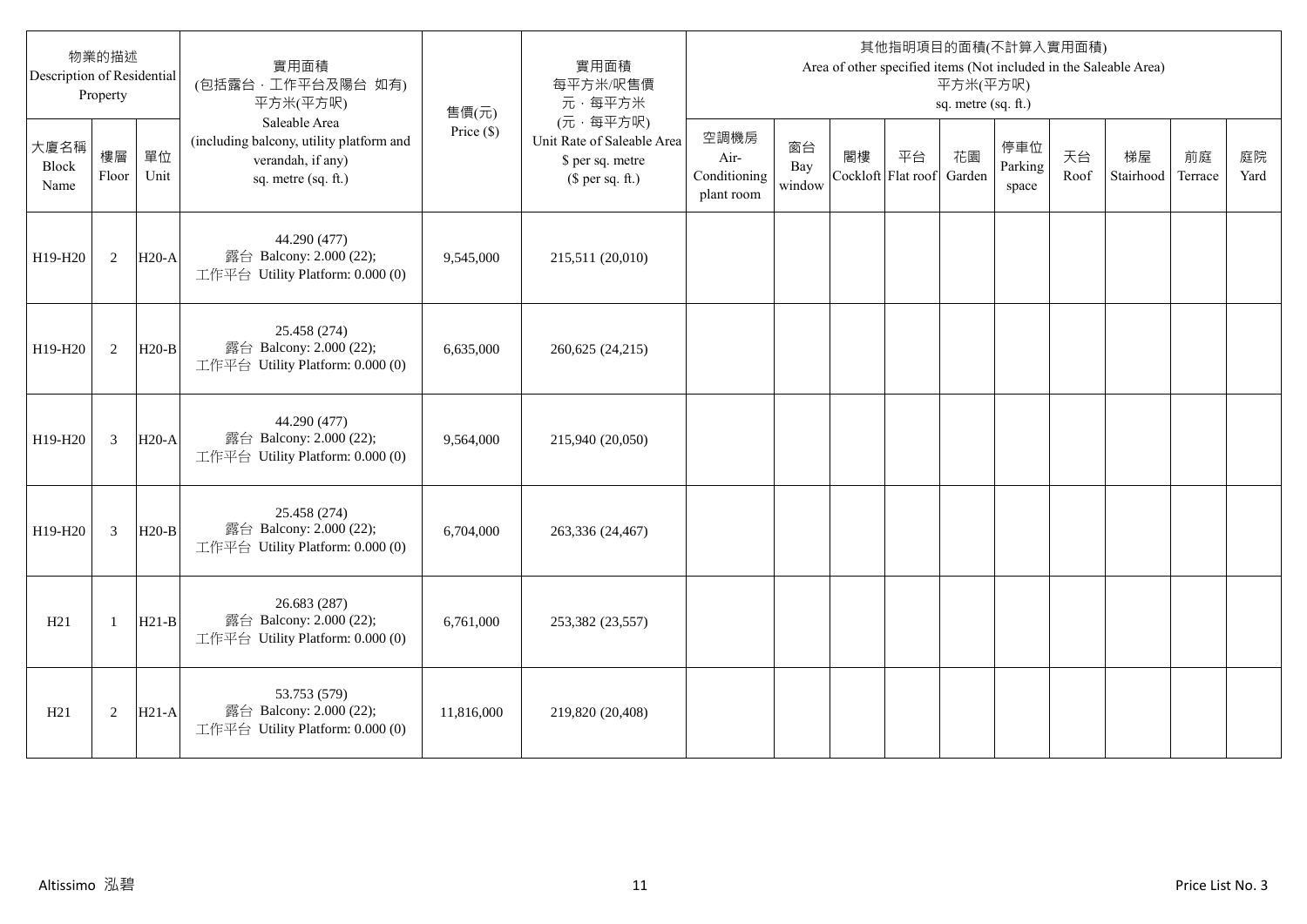| 物業的描述<br>Description of Residential<br>Property |                |            | 實用面積<br>(包括露台,工作平台及陽台 如有)<br>平方米(平方呎)                                                                 | 售價(元)        | 實用面積<br>每平方米/呎售價<br>元·每平方米                                                     | 其他指明項目的面積(不計算入實用面積)<br>Area of other specified items (Not included in the Saleable Area)<br>平方米(平方呎)<br>sq. metre (sq. ft.) |                     |                          |    |              |                         |            |                 |               |            |
|-------------------------------------------------|----------------|------------|-------------------------------------------------------------------------------------------------------|--------------|--------------------------------------------------------------------------------|-----------------------------------------------------------------------------------------------------------------------------|---------------------|--------------------------|----|--------------|-------------------------|------------|-----------------|---------------|------------|
| 大廈名稱<br>Block<br>Name                           | 樓層<br>Floor    | 單位<br>Unit | Saleable Area<br>(including balcony, utility platform and<br>verandah, if any)<br>sq. metre (sq. ft.) | Price $(\$)$ | (元·每平方呎)<br>Unit Rate of Saleable Area<br>\$ per sq. metre<br>$$$ per sq. ft.) | 空調機房<br>Air-<br>Conditioning<br>plant room                                                                                  | 窗台<br>Bay<br>window | 閣樓<br>Cockloft Flat roof | 平台 | 花園<br>Garden | 停車位<br>Parking<br>space | 天台<br>Roof | 梯屋<br>Stairhood | 前庭<br>Terrace | 庭院<br>Yard |
| H21                                             | $\overline{2}$ | $H21-B$    | 26.683 (287)<br>露台 Balcony: 2.000 (22);<br>工作平台 Utility Platform: 0.000 (0)                           | 6,775,000    | 253,907 (23,606)                                                               |                                                                                                                             |                     |                          |    |              |                         |            |                 |               |            |
| H21                                             | 3              | $H21-A$    | 53.753 (579)<br>露台 Balcony: 2.000 (22);<br>工作平台 Utility Platform: 0.000 (0)                           | 11,840,000   | 220,267 (20,449)                                                               |                                                                                                                             |                     |                          |    |              |                         |            |                 |               |            |
| H21                                             | 3              | $H21-B$    | 26.683 (287)<br>露台 Balcony: 2.000 (22);<br>工作平台 Utility Platform: 0.000 (0)                           | 6,811,000    | 255,256 (23,732)                                                               |                                                                                                                             |                     |                          |    |              |                         |            |                 |               |            |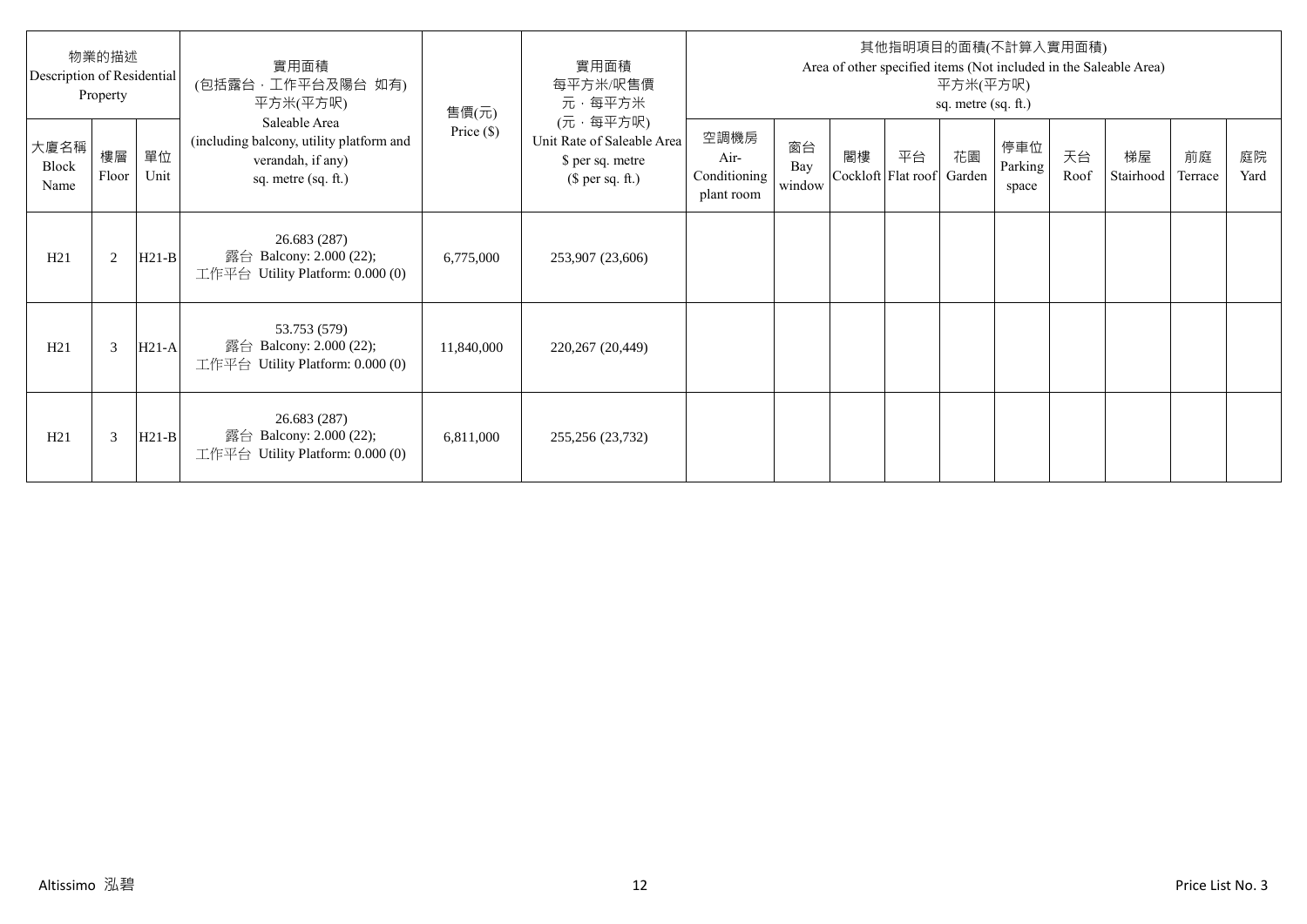#### **第三部份:其他資料 Part 3: Other Information**

# (1) 準買家應參閱發展項目的售樓說明書,以了解該項目的資料。

Prospective purchasers are advised to refer to the sales brochure for the development for information on the development.

#### (2) 根據《一手住宅物業銷售條例》第 52(1)條及第 53(2)及(3)條 ,–

According to sections 52(1) and 53(2) and (3) of the Residential Properties (First-hand Sales) Ordinance, –

#### 第 52(1) 條 / Section 52(1)

在某人就指明住宅物業與擁有人訂立臨時買賣合約時,該人須向擁有人支付售價的 5%的臨時訂金。

A preliminary deposit of 5% of the purchase price is payable by a person to the owner on entering into a preliminary agreement for sale and purchase in respect of the specified residential property with the owner.

#### 第 53(2) 條 / Section 53(2)

如某人於某日期訂立臨時買賣合約,並於該日期後的 5 個工作日內,就有關住宅物業簽立買賣合約,則擁有人必須在該日期後的 8 個工作日內,簽立該買賣合約。 If a person executes an agreement for sale and purchase in respect of the residential property within 5 working days after the date on which the person enters into the preliminary agreement for sale and purchase, the owner must execute the agreement for sale and purchase within 8 working days after that date.

#### 第 53(3) 條 / Section 53(3)

如某人於某日期訂立臨時買賣合約時,但沒有於該日期後的 5 個工作日內,就有關住宅物業簽立買賣合約,則 – (i)該臨時合約即告終止;(ii)有關的臨時訂金即予沒收;及 (iii)擁有人

#### 不得就該人沒有簽立買賣合約而針對該人提出進一步申索。

If a person does not execute an agreement for sale and purchase in respect of the residential property within 5 working days after the date on which the person enters into the preliminary agreement for sale and purchase-

(i) the preliminary agreement is terminated; (ii) the preliminary deposit is forfeited; and (iii) the owner does not have any further claim against the person for the failure.

#### (3) 實用面積及屬該住宅物業其他指明項目的面積是按《一手住宅物業銷售條例》第 8 條及附表二第 2 部的計算得出的。

The saleable area and area of other specified items of the residential property are calculated in accordance with section 8 and Part 2 of Schedule 2 to the Residential Properties(First-hand Sales) Ordinance.

 $(4)(i)$  註:在第 $(4)$   $(a)$ 段中: 「售價」指本價單第二部份中所列之住宅物業的售價,而「成交金額」指將於臨時合約中訂明的住宅物業的實際售價。因應不同支付條款及/或折扣按售 價計算得出之價目,皆以進位到最接近的千位數作為成交金額。

- (b) 「工作日」按《一手住宅物業銷售條例》第 2(1)條所定義。
- (c) 「臨時合約」指臨時買賣合約。
- $\ln$  (d) 「正式合約」指正式買賣合約。
- paragraph  $(4)$ : (a) "price" means the price of the residential property set out in Part 2 of this price list, and "transaction price" means the actual price of the residential property to be set out in PASP. The price obtained after applying the relevant terms of payment and/or applicable discount(s) on the price will be rounded up to the nearest thousand to determine the transaction price.
	- (b) "working day" shall be as defined in section 2(1) of the Residential Properties (First-hand Sales) Ordinance.
	- $(c)$ "PASP" means the Preliminary Agreement for Sale and Purchase.
	- (d) "ASP" means the Agreement for Sale and Purchase.

於簽署臨時合約時,買方須繳付相等於成交金額的 5%作為臨時訂金,請帶備港幣\$100,000 銀行本票以支付部份臨時訂金,抬頭請寫「的近律師行」或"Deacons"。請另備支票以 繳付臨時訂金之餘額。

The purchasers shall pay the preliminary deposit equivalent to 5% of the transaction price upon signing of the PASP. Please bring along a cashiers' order of HK\$100,000 made payable to "Deacons" for payment of part of the preliminary deposit. Please also bring along a cheque for payment of the balance of the preliminary deposit.

Note: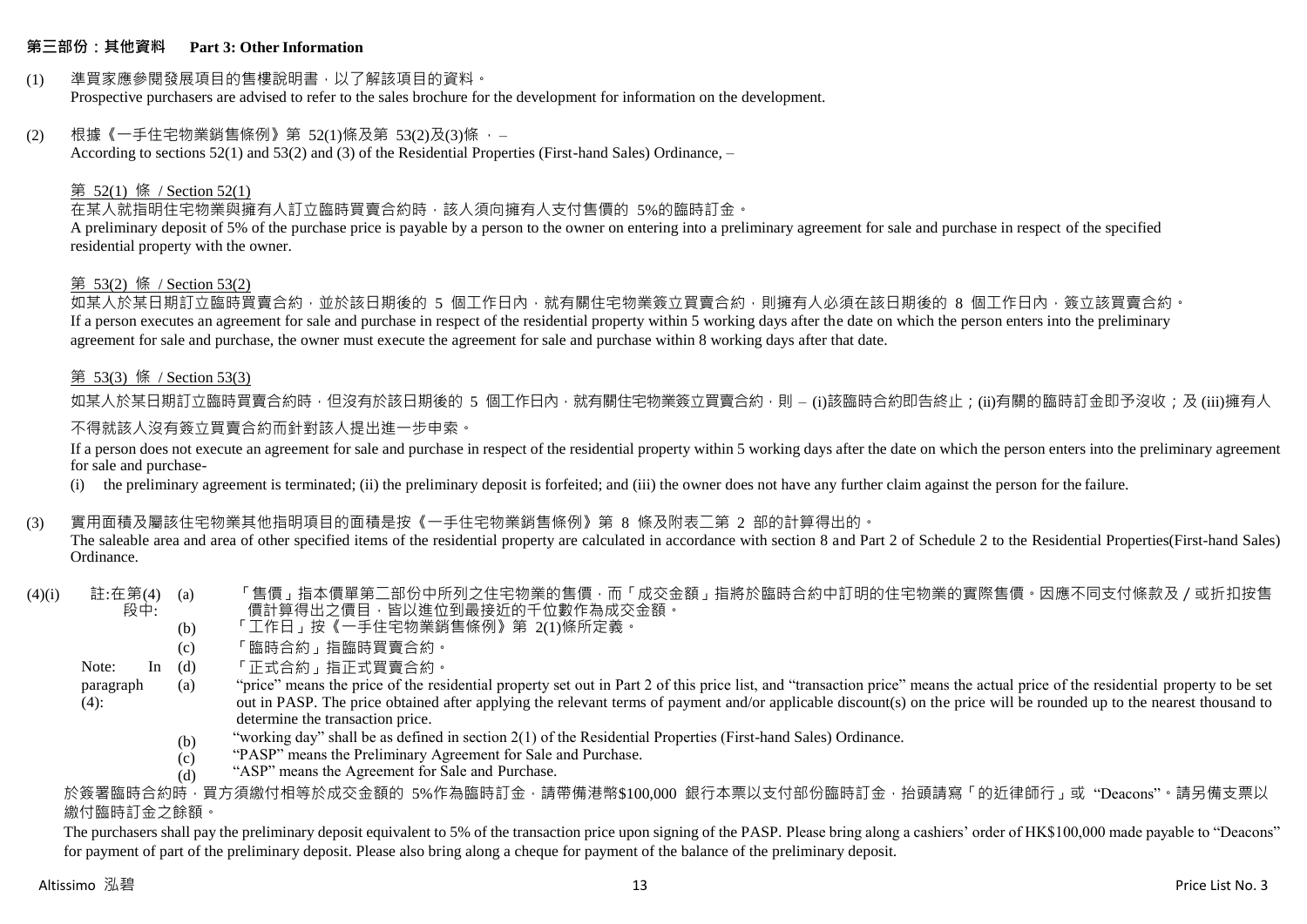#### **支付條款 Terms of Payment**

- (A) 120 天現金優惠付款計劃 120-day Cash Payment Plan (照售價減 10%) (10% discount from the price)
	- (1) 買方須於簽署臨時合約時繳付相等於成交金額 5%作為臨時訂金。買方須於簽署臨時合約後 5 個工作日內簽署正式合約。 The purchaser shall pay the preliminary deposit equivalent to 5% of the transaction price upon signing of the PASP. The ASP shall be signed by the purchaser within 5 working days after signing of the PASP.
	- (2) 買方簽署臨時合約後 30 天內再付成交金額 5%作為加付訂金。 A further 5% of the transaction price being further deposit shall be paid by the purchaser within 30 days after signing of the PASP.
	- (3) 成交金額90%即成交金額餘款於買方簽署臨時合約後120 天內或於賣方就其有能力將有關住宅物業有效地轉讓予買方一事向買方發出書面通知的日期後的14 日內由 買方付清,以較早者為準。

90% of the transaction price being balance of the transaction price shall be paid by the purchaser within 120 days after signing of the PASP or within 14 days after the date of written notification to the purchaser that the vendor is in a position validly to assign the relevant residential property to the purchaser, whichever is earlier.

- (A1) 288 天輕鬆付款計劃 288-day Easy Payment Plan (照售價減 7%) (7% discount from the price)
	- (1) 買方須於簽署臨時合約時繳付相等於成交金額 5%作為臨時訂金。買方須於簽署臨時合約後 5 個工作日內簽署正式合約。 The purchaser shall pay the preliminary deposit equivalent to 5% of the transaction price upon signing of the PASP. The ASP shall be signed by the purchaser within 5 working days after signing of the PASP.
	- (2) 買方簽署臨時合約後 60 天內再付成交金額 5%作為部份成交金額。 A further 5% of the transaction price being part payment of the transaction price shall be paid by the purchaser within 60 days after signing of the PASP.
	- (3) 買方簽署臨時合約後 90 天內再付成交金額 5%作為部份成交金額。

A further 5% of the transaction price being part payment of the transaction price shall be paid by the purchaser within 90 days after signing of the PASP.

(4) 成交金額 85%即成交金額餘款於於買方簽署臨時合約後 288 天內或於賣方就其有能力將有關住宅物業有效地轉讓予買方一事向買方發出通知的日期後的 14 日內由 買方付清,以較早者為準。

85% of the transaction price being balance of the transaction price shall be paid by the purchaser within 288 days after signing of the PASP or within 14 days after the date of notification to the purchaser that the vendor is in a position validly to assign the relevant residential property to the purchaser, whichever is earlier.

(A2) (並無此編號之支付條款)

( No Terms of Payment of such numbering)

#### (A3) 180 天卓越按揭付款計劃 180-day Premium Mortgage Payment Plan (照售價減 6%) (6% discount from the price)

(1) 買方須於簽署臨時合約時繳付相等於成交金額 5%作為臨時訂金。買方須於簽署臨時合約後 5 個工作日內簽署正式合約。 The purchaser shall pay the preliminary deposit equivalent to 5% of the transaction price upon signing of the PASP. The ASP shall be signed by the purchaser within 5 working days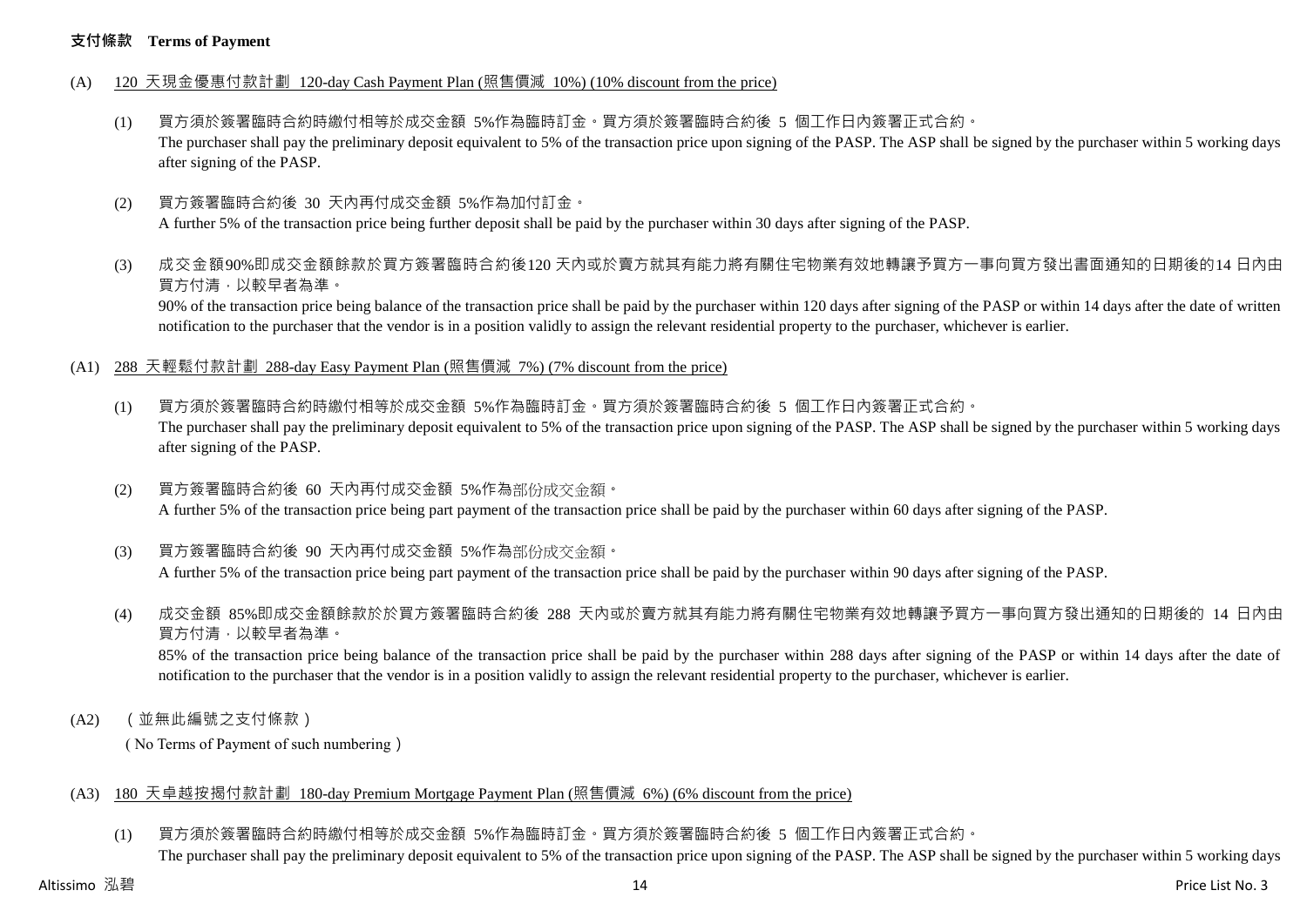after signing of the PASP.

(2) 買方簽署臨時合約後 30 天內再付成交金額 5%作為加付訂金。

A further 5% of the transaction price being further deposit shall be paid by the purchaser within 30 days after signing of the PASP.

(3) 成交金額90%即成交金額餘款於買方簽署臨時合約後180 天內或於賣方就其有能力將有關住宅物業有效地轉讓予買方一事向買方發出書面通知的日期後的14 日內由 買方付清,以較早者為準。

90% of the transaction price being balance of the transaction price shall be paid by the purchaser within 180 days after signing of the PASP or within 14 days after the date of written notification to the purchaser that the vendor is in a position validly to assign the relevant residential property to the purchaser, whichever is earlier.

## **本付款計劃提供「成交金額 75%第一按揭」安排,該安排詳情見第 (4)(iii)(b)段。**

# **The arrangements of "First Mortgage for 75% of the transaction price" will be provided under this payment plan. Please see paragraph (4)(iii)(b) for the details of that arrangement.**

#### (A4) 180 天現金優惠付款計劃 180-day Cash Payment Payment Plan (照售價減 9%) (9% discount from the price)

(1) 買方須於簽署臨時合約時繳付相等於成交金額 5%作為臨時訂金。買方須於簽署臨時合約後 5 個工作日內簽署正式合約。 The purchaser shall pay the preliminary deposit equivalent to 5% of the transaction price upon signing of the PASP. The ASP shall be signed by the purchaser within 5 working days after signing of the PASP.

#### (2) 買方簽署臨時合約後 30 天內再付成交金額 5%作為加付訂金。 A further 5% of the transaction price being further deposit shall be paid by the purchaser within 30 days after signing of the PASP.

(3) 成交金額90%即成交金額餘款於買方簽署臨時合約後180 天內或於賣方就其有能力將有關住宅物業有效地轉讓予買方一事向買方發出書面通知的日期後的14 日內由 買方付清,以較早者為準。

90% of the transaction price being balance of the transaction price shall be paid by the purchaser within 180 days after signing of the PASP or within 14 days after the date of written notification to the purchaser that the vendor is in a position validly to assign the relevant residential property to the purchaser, whichever is earlier.

(B) (並無此編號之支付條款)

( No Terms of Payment of such numbering)

(C) (並無此編號之支付條款)

( No Terms of Payment of such numbering)

- (C1) 優越建築期付款計劃 Premium Stage Payment Plan (照售價減 4%) (4% discount from the price)
	- (1) 買方須於簽署臨時合約時繳付相等於成交金額 5%作為臨時訂金。買方須於簽署臨時合約後 5 個工作日內簽署正式合約。

The purchaser shall pay the preliminary deposit equivalent to 5% of the transaction price upon signing of the PASP. The ASP shall be signed by the purchaser within 5 working days after signing of the PASP.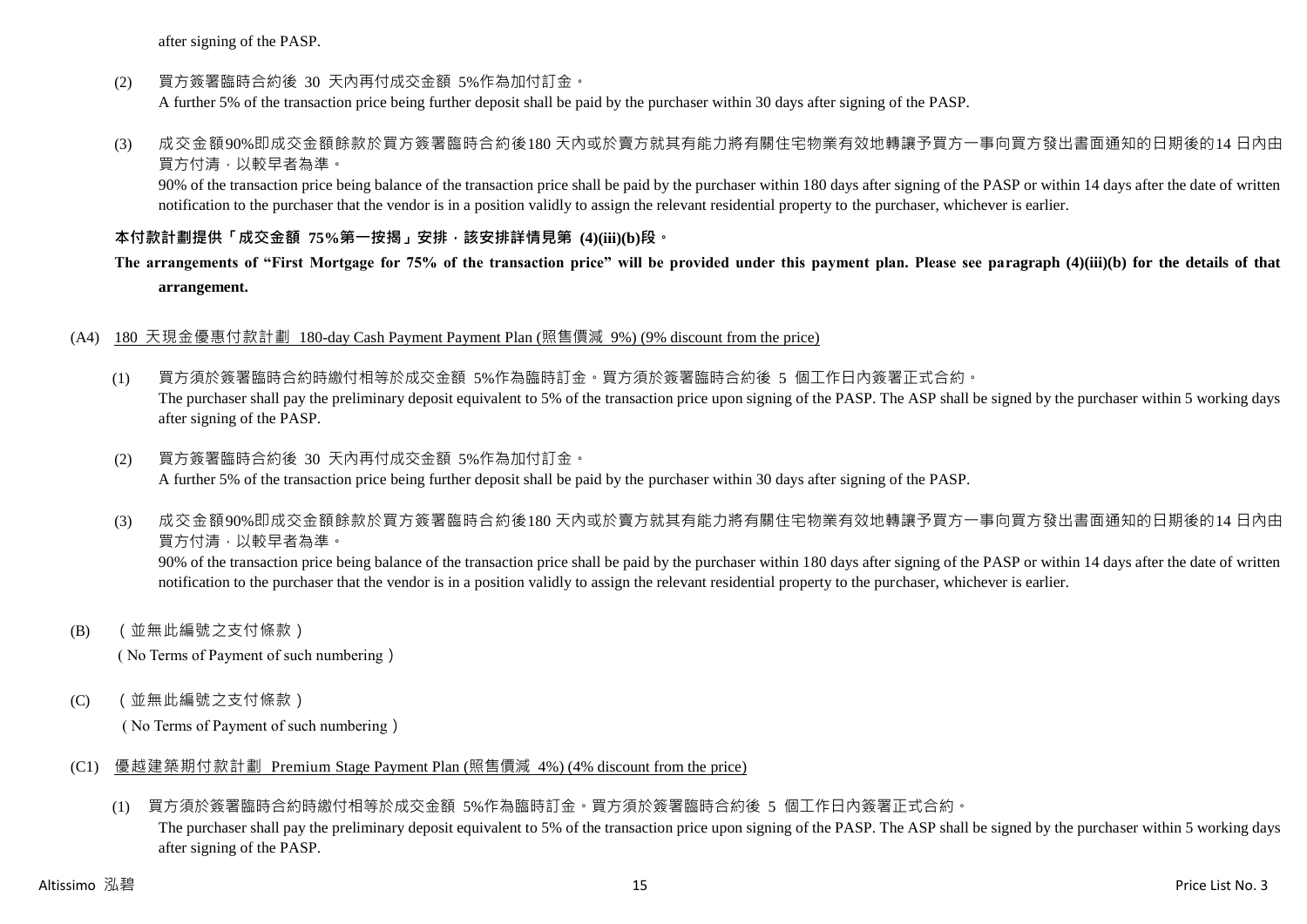(2) 買方簽署臨時合約後 30 天內再付成交金額 5%作為加付訂金。

A further 5% of the transaction price being further deposit shall be paid by the purchaser within 30 days after signing of the PASP.

(3) 買方簽署臨時合約後 90 天內再付成交金額 5%作為部份成交金額。

A further 5% of the transaction price being part payment of the transaction price shall be paid by the purchaser within 90 days after signing of the PASP.

(4) 買方簽署臨時合約後 180 天內再付成交金額 5%作為部份成交金額。

A further 5% of the transaction price being part payment of the transaction price shall be paid by the purchaser within 180 days after signing of the PASP.

(5) 成交金額 80%即成交金額餘款於賣方就其有能力將有關住宅物業有效地轉讓予買方一事向買方發出書面通知的日期後的 14 日內由買方付清 80% of the transaction price being balance of the transaction price shall be paid by the purchaser within 14 days after the date of written notification to the purchaser that the vendor is in a position validly to assign the relevant residential property to the purchaser.

**本付款計劃提供「成交金額 30%第二按揭」安排,該安排詳情見第 (4)(iii)(c)段。**

**The arrangements of "Second Mortgage for 30% of the transaction price" will be provided under this payment plan. Please see paragraph (4)(iii)(c) for the details of that arrangement.**

- (C2) 至輕鬆建築期付款計劃 Super Relax Stage Payment Plan (照售價減 4%) (4% discount from the price)
	- (1) 買方須於簽署臨時合約時繳付相等於成交金額 5%作為臨時訂金。買方須於簽署臨時合約後 5 個工作日內簽署正式合約。 The purchaser shall pay the preliminary deposit equivalent to 5% of the transaction price upon signing of the PASP. The ASP shall be signed by the purchaser within 5 working days after signing of the PASP.
	- (2) 買方簽署臨時合約後 60 天內再付成交金額 5%作為加付訂金。 A further 5% of the transaction price being further deposit shall be paid by the purchaser within 60 days after signing of the PASP.
	- (3) 買方簽署臨時合約後 90 天內再付成交金額 1%作為部份成交金額。 A further 1% of the transaction price being part payment of the transaction price shall be paid by the purchaser within 90 days after signing of the PASP.
	- (4) 買方簽署臨時合約後 120 天內再付成交金額 1%作為部份成交金額。 A further 1% of the transaction price being part payment of the transaction price shall be paid by the purchaser within 120 days after signing of the PASP.
	- (5) 買方簽署臨時合約後 150 天內再付成交金額 1%作為部份成交金額。 A further 1% of the transaction price being part payment of the transaction price shall be paid by the purchaser within 150 days after signing of the PASP.
	- (6) 買方簽署臨時合約後 180 天內再付成交金額 2%作為部份成交金額。 A further 2% of the transaction price being part payment of the transaction price shall be paid by the purchaser within 180 days after signing of the PASP.
	- (7) 成交金額 85%即成交金額餘款於賣方就其有能力將有關住宅物業有效地轉讓予買方一事向買方發出書面通知的日期後的 14 日內由買方付清。 85% of the transaction price being balance of the transaction price shall be paid by the purchaser within 14 days after the date of written notification to the purchaser that the vendor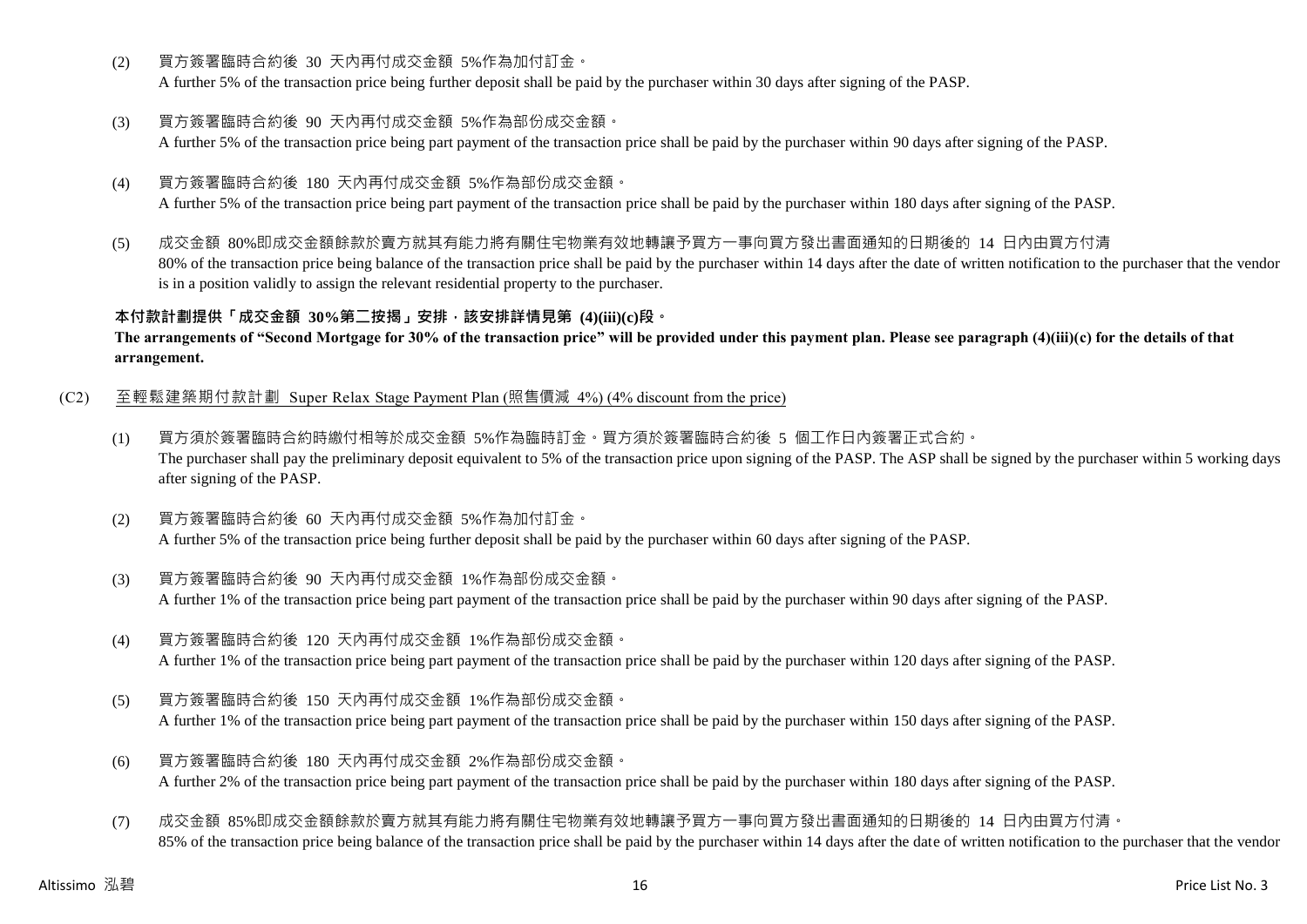is in a position validly to assign the relevant residential property to the purchaser.

#### **本付款計劃提供「成交金額 75%第一按揭」安排,該安排詳情見第 (4)(iii)(b)段。**

**The arrangements of "First Mortgage for 75% of the transaction price" will be provided under this payment plan. Please see paragraph (4)(iii)(b) for the details of that arrangement.**

#### (C3) 建築期付款計劃 Relax Stage Payment Plan (照售價減 7%) (7% discount from the price)

- (1) 買方須於簽署臨時合約時繳付相等於成交金額 5%作為臨時訂金。買方須於簽署臨時合約後 5 個工作日內簽署正式合約。 The purchaser shall pay the preliminary deposit equivalent to 5% of the transaction price upon signing of the PASP. The ASP shall be signed by the purchaser within 5 working days after signing of the PASP.
- (2) 買方簽署臨時合約後 60 天內再付成交金額 5%作為加付訂金。 A further 5% of the transaction price being further deposit shall be paid by the purchaser within 60 days after signing of the PASP.
- (3) 買方簽署臨時合約後 90 天內再付成交金額 1%作為部份成交金額。 A further 1% of the transaction price being part payment of the transaction price shall be paid by the purchaser within 90 days after signing of the PASP.
- (4) 買方簽署臨時合約後 120 天內再付成交金額 1%作為部份成交金額。 A further 1% of the transaction price being part payment of the transaction price shall be paid by the purchaser within 120 days after signing of the PASP.
- (5) 買方簽署臨時合約後 150 天內再付成交金額 1%作為部份成交金額。 A further 1% of the transaction price being part payment of the transaction price shall be paid by the purchaser within 150 days after signing of the PASP.
- (6) 買方簽署臨時合約後 180 天內再付成交金額 2%作為部份成交金額。 A further 2% of the transaction price being part payment of the transaction price shall be paid by the purchaser within 180 days after signing of the PASP.
- (7) 成交金額 85%即成交金額餘款於賣方就其有能力將有關住宅物業有效地轉讓予買方一事向買方發出書面通知的日期後的 14 日內由買方付清。 85% of the transaction price being balance of the transaction price shall be paid by the purchaser within 14 days after the date of written notification to the purchaser that the vendor is in a position validly to assign the relevant residential property to the purchaser.

# (ii) **售價獲得折扣的基礎**

**The basis on which any discount on the price is available**

- (a) 見 4(i) See 4(i)
- (b) 「置業售價折扣」:額外售價 2%折扣優惠

# (只適用於 120 天現金優惠付款計劃、288 天輕鬆付款計劃、180 天卓越按揭付款計劃及 180 天現金優惠付款計劃)

"Home Purchase Price Discount": An extra 2% discount from the price. (Only applicable to 120-day Cash Payment Plan, 288-day Easy Payment Plan, 180-day Premium Mortgage Payment Plan and 180-day Cash Payment Plan)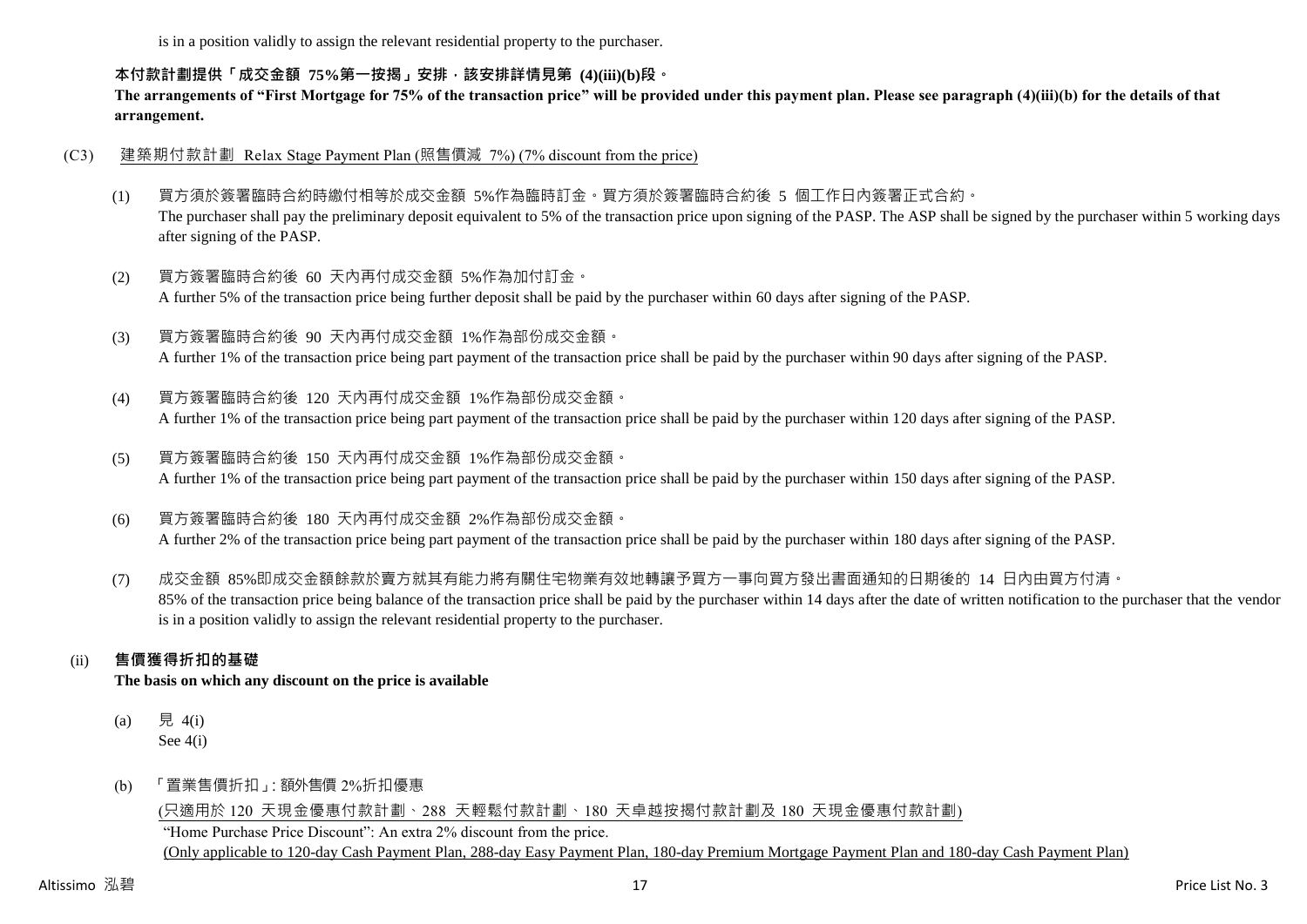#### (c) 員工置業折扣 Staff Purchasing Discount

如買方(或構成買方之任何人士)屬任何「員工合資格人士」,並且沒有委任地產代理就購入住宅物業代其行事,可獲額外 5% 售價折扣優惠,折扣優惠受相關公司內 部條款約束。

If the purchaser (or any person comprising the purchaser) is a "Qualified Staff", provided that the purchaser did not appoint any estate agent to act for him/her in the purchase of the residential property, an extra 5% discount on the Price would be offered, subject to the internal regulation of Respective Related Parties.

「員工合資格人士」指碧桂園控股有限公司及其國有限公司及其內屬公司、宏安地產有限公司、位元堂藥業控股有限公司、易易壹金融集團有限公 司、中國農產品交易有限公司或中國建築國際集團及其附屬公司之任何董事、員工及其直系親屬(任何個人的配偶、父母、子女、兄弟及姐妹為該個人之「直系親屬」, 惟須提供令賣方滿意的有關證明文件 以茲證明有關關係,且賣方對是否存在近親關係保留最終決定權)。

"Qualified Staff" means any director or employee (and his/her close family member (a spouse, parent, child, brother and sister of a person is a "close family member" of that person provided that the relevant supporting documents to the satisfaction of the Vendor must be provided to prove the relationship concerned and that the Vendor reserves the final right to decide whether or not such relationship exists)) of any of Country Garden Holdings Company Limited and its subsidiaries, Wang On Group Limited and its subsidiaries, Wang On Properties Limited, Wai Yuen Tong Medicine Holdings Limited, Easy One Financial Group Limited, China Agri-Products Exchange Limited and China State Construction International Holdings Ltd. and its subsidiaries.

買方須在遞交購樓意向登記表格時或前提供令賣方滿意的證據証明其為「員工合資格人士」及(如適用)直系親屬關係,賣方就相關買方是否「員工合資格人士」及 (如適用)存在直系親屬關係有最終決定權,而賣方之決定為最終及對買方具有約束力。

The purchaser shall on or before submission of the Registration of Intent form on the spot provide evidence for proof of being a (if applicable) "Qualified Staff" to the satisfaction of the Vendor and in this respect the Vendor shall have absolute discretion and the Vendor's decision shall be final and binding on the purchaser.

#### (iii) **可就購買發展項目中的指明住宅物業而連帶獲得的任何贈品、財務優惠或利益**

**Any gift, or any financial advantage or benefit, to be made available in connection with the purchase of a specified residential property in the Development**

- (a) 見 4(i) 及 4(ii) See 4(i) and 4(ii)
- (b) 「成交金額 75%第一按揭」 "First Mortgage for 75% of the transaction price"

#### **只適用於第(4)(i)(A3)及第(4)(i)(C2)段之付款計劃。**

**Only applicable to the payment plan under paragraphs (4)(i)(A3) and (4)(i)(C2).**

買方可向賣方介紹之財務機構或賣方指定的其它公司(「介紹之第一承按人」)申請最高達成交金額之 75%之第一按揭(「第一按揭貸款」)。第一按揭貸款及其申請受以下 條款及條件規限:

The purchaser may apply to the financial institution referred by the Vendor or any other company designated by the Vendor (the "Referred First Mortgagee") for first mortgage with a maximum loan amount equivalent to 75% of the transaction price (the "First Mortgage Loan"). The First Mortgage and its application are subject to the following terms and conditions:

(1) 買方必須於付清成交金額餘款之日起計最少 60 日前以指定的申請書向介紹之第一承按人申請第一按揭貸款。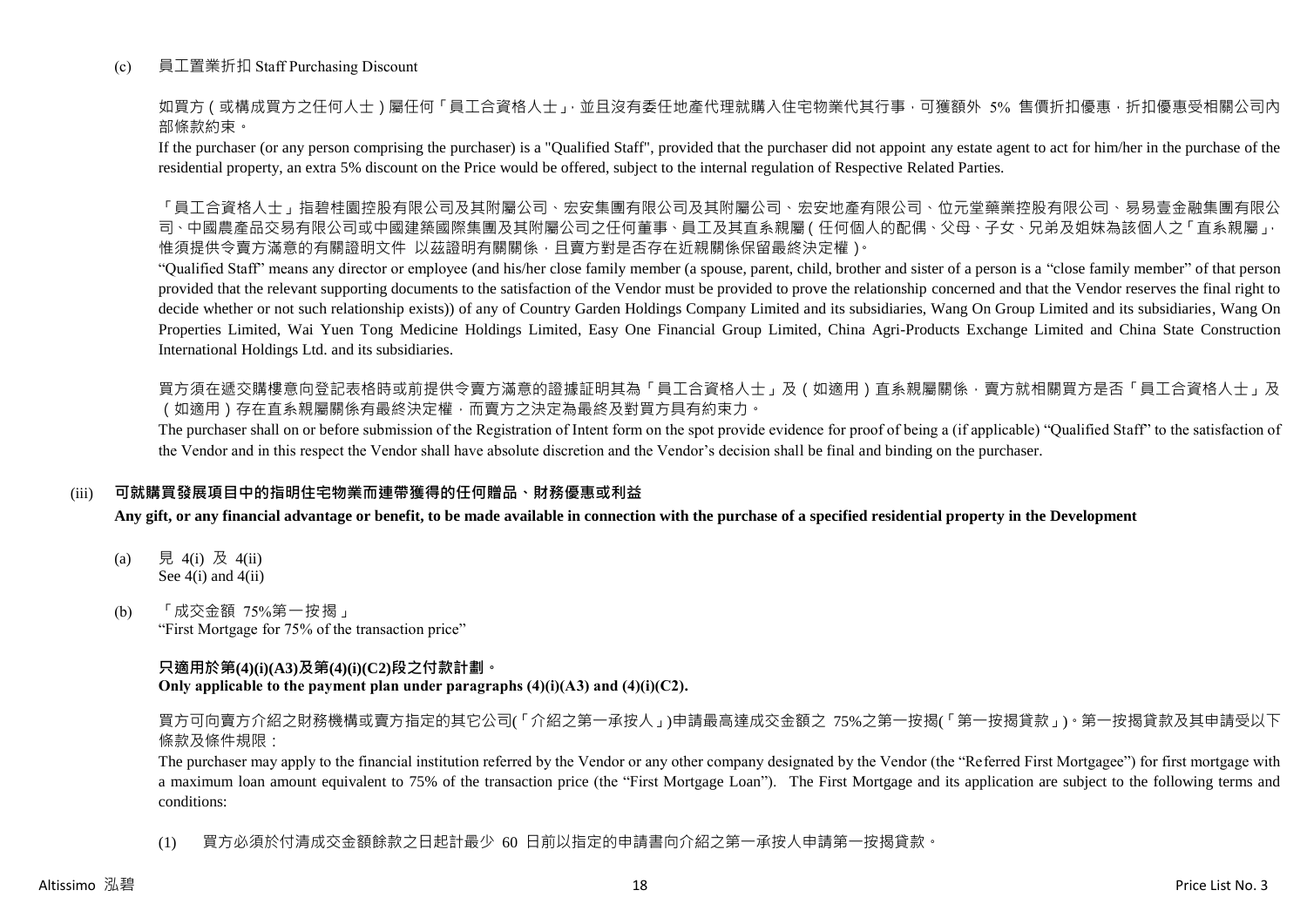The purchaser shall by prescribed form apply to the Referred First Mortgagee for the First Mortgage Loan, not less than 60 days before the due date of payment of the balance of the transaction price.

(2) 買方須依照介紹之第一承按人之要求提供足夠之入息證明文件。

The purchaser shall provide sufficient proof of income in accordance with the requirements of the Referred First Mortgagee.

- (3) 買方須以所購之發展項目住宅物業之第一衡平法按揭及第一法定按揭作抵押。 The First Mortgage Loan shall be secured by a first equitable mortgage and a first legal mortgage over the residential property in the Development purchased by the purchaser.
- (4) 第一按揭貸款年期最長為 25年。

The maximum tenor of the First Mortgage Loan shall not exceed 25 years.

(5) 第一按揭貸款首 24 個月之年利率以介紹之第一承按人引用之最優惠利率(P)減 2% (P-2%)計算。其後的年利率以最優惠利率加 2.375%(P+2.375%)計算。P 為浮動 利率,於本價單日期 P 為每年 5.375%。最終按揭利率以介紹之第一承按人審批結果而定,賣方並無就其作出,亦不得被視為就其作出任何不論明示或隱含之陳 述、承諾或保證。

The interest rate of the first 24 months of the First Mortgage Loan shall be Prime Rate (P) quoted by the Referred First Mortgagee minus 2% (P-2%). The interest rate for the rest of the term of the First Mortgage Loan shall be Prime Rate (P) plus 2.375% (P+2.375%). P is subject to fluctuation. P as at the date of this price list is 5.375% per annum. The final mortgage rate will be subject to final approval by the Referred First Mortgagee. No representation, undertaking or warranty, whether express or implied, is given, or shall be deemed to have been given by the Vendor in respect thereof.

- (6) 第一按揭貸款之文件必須由介紹之第一承按人指定之律師行辦理,並由買方負責有關律師費用及其他開支。 All legal documents in relation to the First Mortgage Loan must be prepared by the solicitors' firm designated by the Referred First Mortgagee. All legal costs and other expenses incurred shall be paid by the Purchaser.
- (7) 買方於決定選擇此安排前,請先向介紹之第一承按人查詢清楚按揭條款及條件、批核條件及申請手續。

The purchaser is advised to enquire with the Referred First Mortgagee on details of the terms and conditions of the mortgage, approval conditions and application procedures of the First Mortgage before choosing this arrangement.

- (8) 第一按揭貸款條款及批核條件僅供參考,介紹之第一承按人保留不時更改第一按揭貸款條款及批核條件的權利。 The terms and conditions and approval conditions of the First Mortgage Loan are for reference only, the Referred First Mortgagee reserves the right to change the terms and conditions and approval conditions of the First Mortgage Loan from time to time as it sees fit.
- (9) 有關第一按揭貸款之批核與否及借貸條款以介紹之第一承按人之最終決定為準,與賣方無關,且於任何情況賣方均無需為此負責。賣方並無或不得被視為就第一 按揭貸款之按揭條款及條件以及申請之批核作出任何不論明示或隱含之陳述、承諾或保證。不論貸款獲批與否,買方仍須按正式合約完成交易及付清成交金額餘 款。

The terms and conditions and the approval of applications for the First Mortgage Loan are subject to the final decision of the Referred First Mortgagee, and are not related to the Vendor (who shall under no circumstances be responsible therefor). No representation, undertaking or warranty, whether express or implied, is given, or shall be deemed to have been given by Vendor in respect of the terms and conditions and the approval of applications for the First Mortgage Loan. Regardless the First Mortgage Loan is granted or not, the purchaser(s) shall complete the sale and purchase in accordance with the ASP and pay the balance of the transaction price.

(c) 「成交金額 30%第二按揭」 "Second Mortgage for 30% of the transaction price"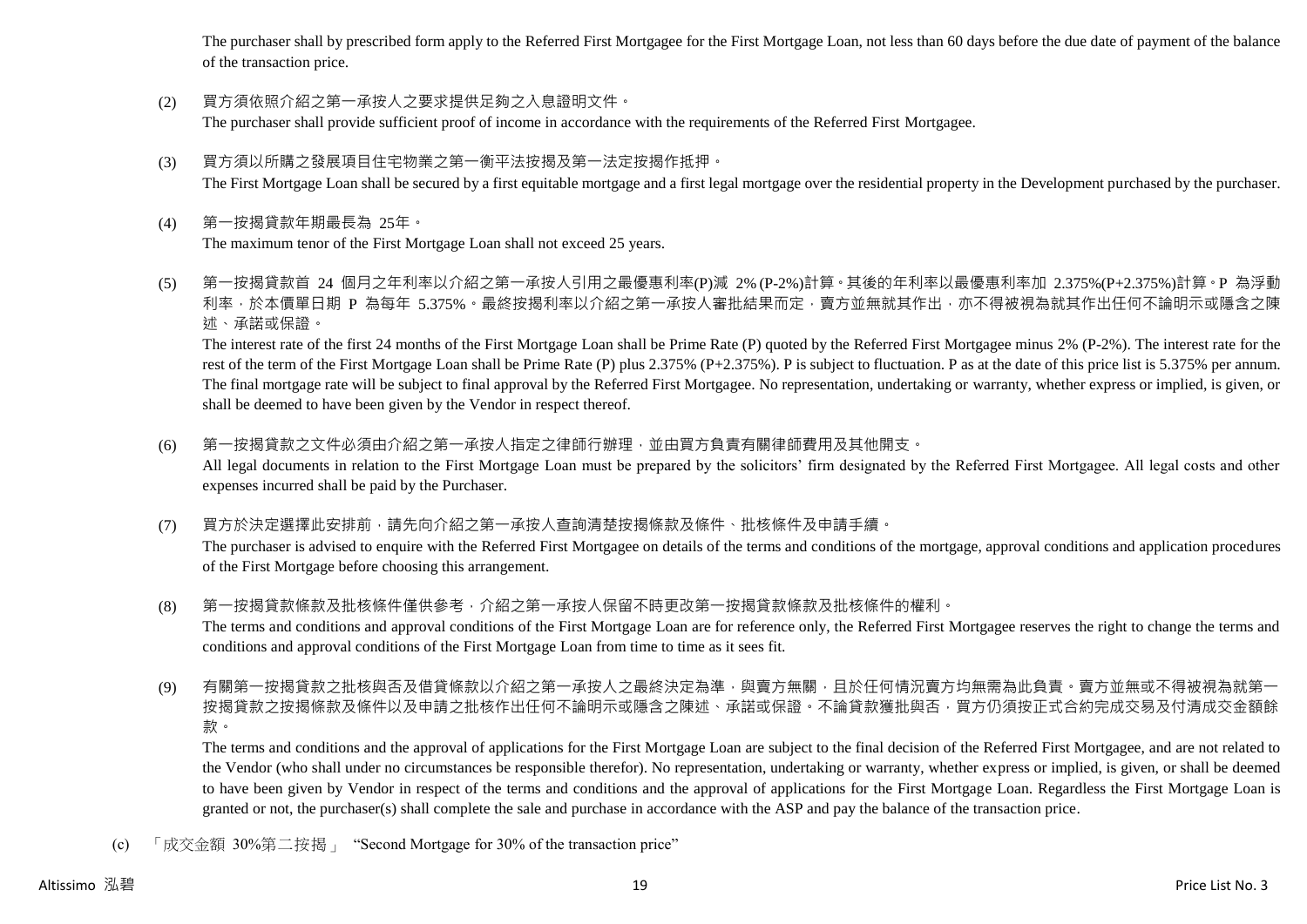## **只適用於第(4)(i)(C1)段之付款計劃。**

#### **Only applicable to the payment plans under paragraphs (4)(i)(C1).**

買方可向賣方介紹之財務機構或賣方指定的其它公司(「介紹之第二承按人」) 申請最高達成交額之 30%之第二按揭,基本條款如下:

The Purchaser may apply to the financial institution referred by the Vendor or any other company designated by the Vendor (the "Referred Second Mortgagee") for second mortgage with a maximum loan amount equivalent to 30% of the Transaction Price (the "Second Mortgage"). The Second Mortgage and its application are subject to the following terms and conditions:

(1) 買方必須於付清成交金額餘款之日起計最少 60 日前以指定的申請書向介紹之第二承按人申請按揭貸款。

The purchaser(s) shall by prescribed form apply to the Referred Second Mortgagee for mortgage loan, not less than 60 days before the due date of payment of the balance of the transaction price.

- (2) 買方須依照介紹之第二承按人之要求提供足夠之入息證明文件。 The purchaser shall provide sufficient proof of income in accordance with the requirements of the Referred Second Mortgagee.
- (3) 第二按揭貸款年期最長為 25 年或與第一按揭貸款同等年期,以較短者為準

The maximum tenor of second mortgage loan shall be 25 years or the same tenor of first mortgage loan, whichever is the shorter.

(4) 第二按揭首 24 個月之年利率以介紹之第二承按人引用之最優惠利率(P)減 2.75% (P-2.75%)計算。其後的年利率以最優惠利率計算。P 為浮動利率,於本價 單日期 P 為每年 5.375%。最終按揭利率以介紹之第二承按人審批結果而定,賣方並無就其作出,亦不得被視為就其作出任何不論明示或隱含之陳述、承諾 或保證。

The interest rate of the first 24 months of the Second Mortgage shall be Prime Rate (P) quoted by the Referred Second Mortgagee minus 2.75% (P-2.75%). The interest rate for the rest of the term of the Second Mortgage shall be Prime Rate (P). P is subject to fluctuation. P as at the date of this price list is 5.375% per annum. The final mortgage rate will be subject to final approval by the Referred Second Mortgagee. No representation, undertaking or warranty, whether express or implied, is given, or shall be deemed to have been given by the Vendor in respect thereof.

- (5) 第二按揭貸款最高金額為成交金額的 30%,惟第一按揭貸款及第二按揭貸款總金額不可超過成交金額或有關住宅物業的估價 (以較低者為準) 的 80%。 The maximum second mortgage loan amount shall be 30% of the transaction price, but the total amount of the first mortgage loan and the second mortgage loan together shall not exceed 80% of the transaction price or the valuation of the relevant residential property, whichever is the lower.
- (6) 第一按揭貸款銀行須為介紹之第二承按人所指定之銀行,買方並須首先得到該銀行書面同意辦理第二按揭貸款。

The first mortgagee bank shall be one which is nominated by the Referred Second Mortgagee. The purchaser(s) shall obtain the prior written consent from the first mortgagee bank for the application of second mortgage loan.

(7) 第一按揭貸款及第二按揭貸款申請將由有關承按機構獨立處理。

The applications for first mortgage loan and the second mortgage loan will be processed by the relevant mortgagees independently.

(8) 所有第二按揭貸款及其相關擔保之法律文件必須由介紹之第二承按人指定律師行辦理,買方及其擔保人(如有) 須支付所有第二按揭貸款及其擔保相關之律師 費及雜費。

All legal documents of the second mortgage loan and its related guarantee shall be handled by the solicitors designated by the Referred Second Mortgagee and all legal costs and disbursement relating thereto shall be borne by the purchaser(s) and his/her/their guarantor(s) (if any).

(9) 第二按揭貸款批出與否及其條款,介紹之第二承按人有最終決定權,其決定與賣方無關,賣方亦無需為此負責。不論貸款獲批與否,買方仍須按正式合約完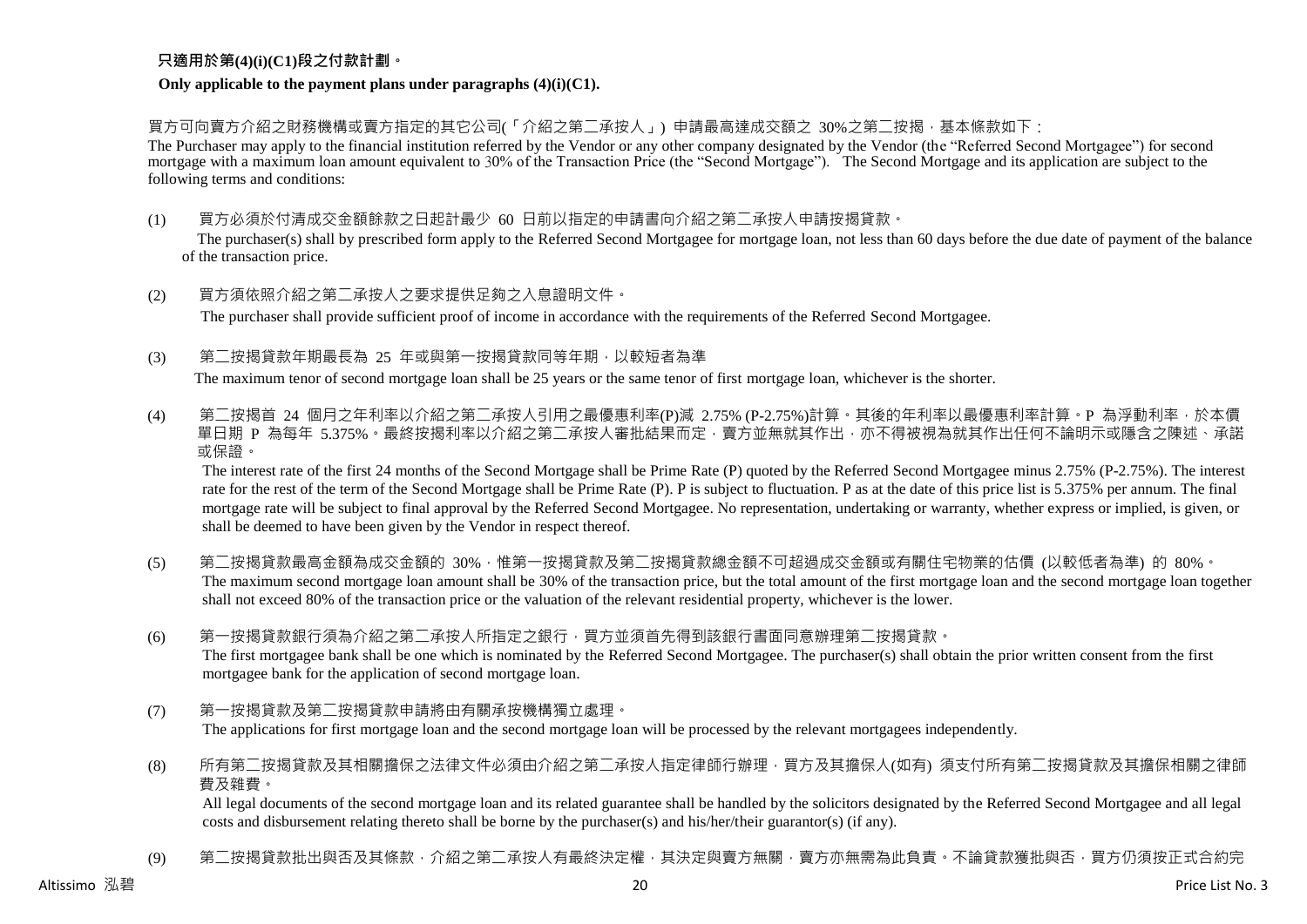成交易及付清 成交金額餘款。

The approval or disapproval of the second mortgage loan and terms thereof are subject to the final decision of the Referred Second Mortgagee. The decision is not related to the vendor and the vendor shall not be responsible therefor. Regardless the loan is granted or not, the purchaser(s) shall complete the sale and purchase in accordance with the ASP and pay the balance of the transaction price.

(10) 第二按揭貸款受其他條款及細則約束。 The second mortgage loan is subject to other terms and conditions.

# (iv) **誰人負責支付買賣該發展項目中的指明住宅物業的有關律師費及印花稅**

# **Who is liable to pay the solicitors' fees and stamp duty in connection with the sale and purchase of a specified residential property in the Development**

# (a) 如買方選用賣方代表律師處理買賣合約、按揭及轉讓契,賣方同意支付買賣合約及轉讓契兩項法律文件之律師費用。如買方選擇另聘代表律師處理買賣合約、按揭及轉 讓契,買方及賣方須各自負責有關買賣合約及轉讓契兩項法律文件之律師費用。

If the purchaser appoints the vendor's solicitors to handle the agreement for sale and purchase, mortgage and assignment, the vendor agrees to bear the legal cost of the agreement for sale and purchase and the assignment. If the purchaser chooses to instruct his own solicitors to handle the agreement for sale and purchase, mortgage or assignment, each of the vendor and purchaser shall pay his own solicitors' legal fees in respect of the agreement for sale and purchase and the assignment.

(b) 買方須支付一概有關臨時買賣合約、買賣合約及轉讓契的印花稅(包括但不限於任何買方提名書或轉售(如有)的印花稅、額外印花稅、買家印花稅及任何與過期繳付任何 印花稅有關的罰款、利息及附加費等)。

All stamp duties on the preliminary agreement for sale and purchase, the agreement for sale and purchase and the assignment (including without limitation any stamp duty on, if any, nomination or sub-sale, any special stamp duty, any buyer's stamp duty and any penalty, interest and surcharge, etc. for late payment of any stamp duty) will be borne by the purchaser.

## (v) **買方須爲就買賣該發展項目中的指明住宅物業簽立任何文件而支付的費用**

**Any charges that are payable by a purchaser for execution of any document in relation to the sale and purchase of a specified residential property in the Development**

有關其他法律文件之律師費如:附加合約、買方提名書、有關樓宇交易之批地文件、大廈公契及其他樓契之核證費、查冊費、註冊費、圖則費及其他實際支出等等,均由買 方負責,一切有關按揭及其他費用均由買方負責。

All legal costs and charges in relation to other legal documents such as supplemental agreement, nomination, certifying fee for Government Lease, deed of mutual covenant and all other title documents, search fee, registration fee, plan fee and all other disbursements shall be borne by the purchaser. The purchase) shall also pay and bear the legal costs and disbursements in respect of any mortgage.

備註: 買方如因任何原因需更改支付條款,必須得賣方事先同意,並須向賣方繳付\$7,500 不可退還手續費及自付全部相關額外費用。

Remark: If a Purchaser would like to change the payment terms for whatever reasons, the prior consent of the Vendor must be obtained and a non-refundable administrative fee of \$7,500 shall be payable by the Purchaser to the Vendor and the Purchaser shall bear all related extra expenses.

# (5) **賣方已委任地產代理在發展項目中的指明住宅物業的出售過程中行事:**

**The vendor has appointed estate agents to act in the sale of any specified residential property in the Development:**

賣方委任的代理: Agents appointed by the vendor:

中原地產代理有限公司